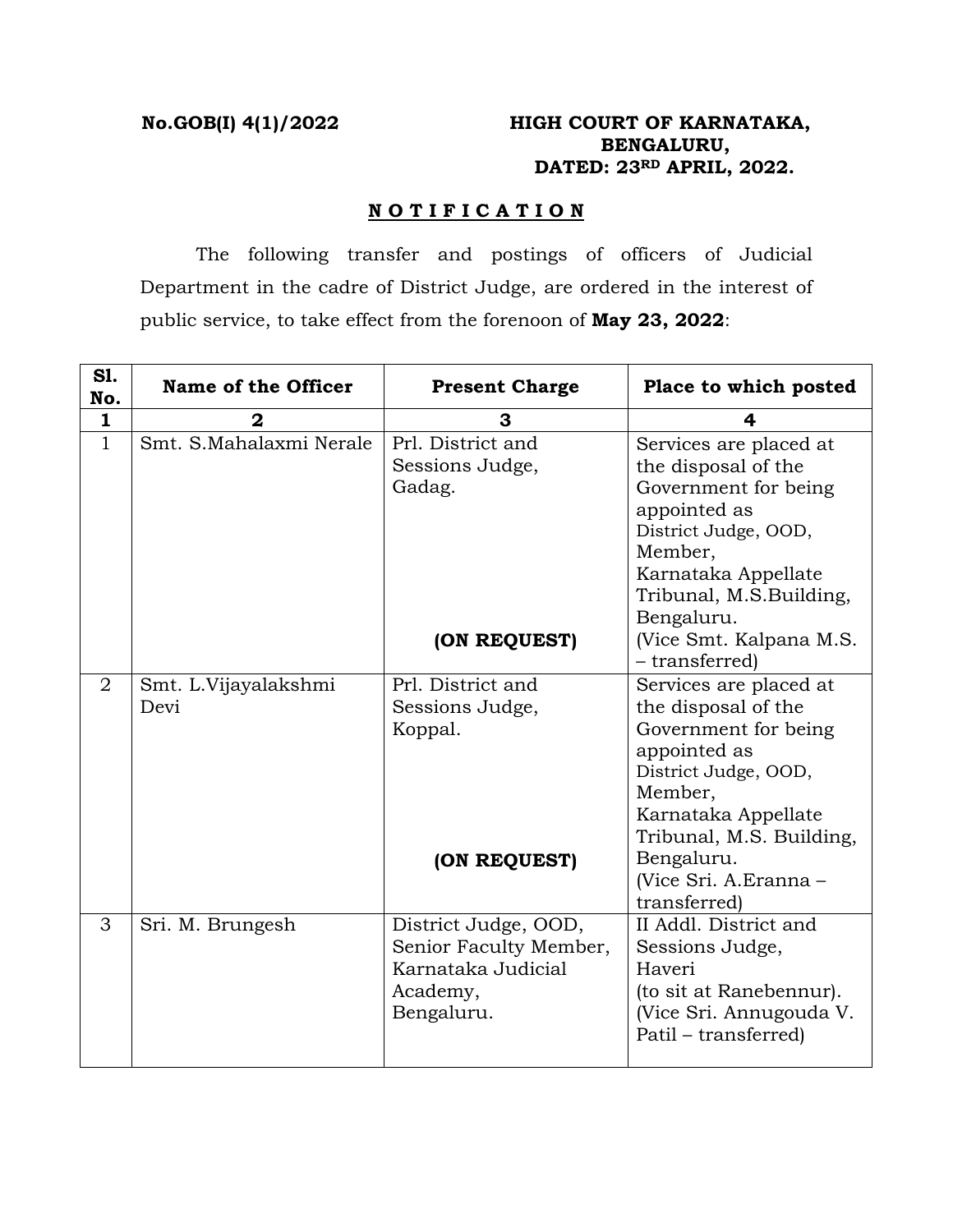| 1              | $\overline{2}$                        | 3                                                                           | 4                                                                                                                                                |
|----------------|---------------------------------------|-----------------------------------------------------------------------------|--------------------------------------------------------------------------------------------------------------------------------------------------|
| 4              | Sri. Shuklaksha Palan                 | I Addl. District and<br>Sessions Judge,<br>Kalaburagi.                      | Proposed for<br>appointment as<br>I Addl. Prl. Judge,<br>Family Court,<br>Bengaluru.<br>(Vice Smt. Prabhavathi<br>$G. - transferred$             |
| 5              | Sri. Vijaykumar M.<br>Anandashetti    | XII Addl. District and<br>Sessions Judge,<br>Belagavi<br>(to sit at Gokak). | II Addl. District and<br>Sessions Judge,<br>Bengaluru Rural<br>District, Bengaluru.<br>(Vice Sri. Mohan<br>Badagandi – transferred)              |
| 6              | Smt. Nerale<br>Veerabhadraiah Bhavani | IV Addl. District and<br>Sessions Judge,<br>Ballari.                        | V Addl. City Civil and<br>Sessions Judge,<br>Bengaluru City.<br>(Vice Sri.<br>Chandrashekhar<br>Dundappa Karoshi-<br>transferred)                |
| $\overline{7}$ | Sri. Nerale<br>Veerabhadraiah Vijay   | IV Addl. District and<br>Sessions Judge,<br>Belagavi.                       | Addl. District and<br>Sessions Judge-<br>FTSC-II,<br>Bengaluru Rural<br>District, Bengaluru.<br>(Vice Smt. G.S.Praseela<br>Kumari – transferred) |
| 8              | Sri. Bannikatti<br>Hanamanthappa R.   | Addl. District and<br>Sessions Judge,<br>Chitradurga.                       | Proposed for<br>appointment as<br>II Addl. Prl. Judge,<br>Family Court,<br>Bengaluru.<br>(Vice Smt. Latha -<br>transferred)                      |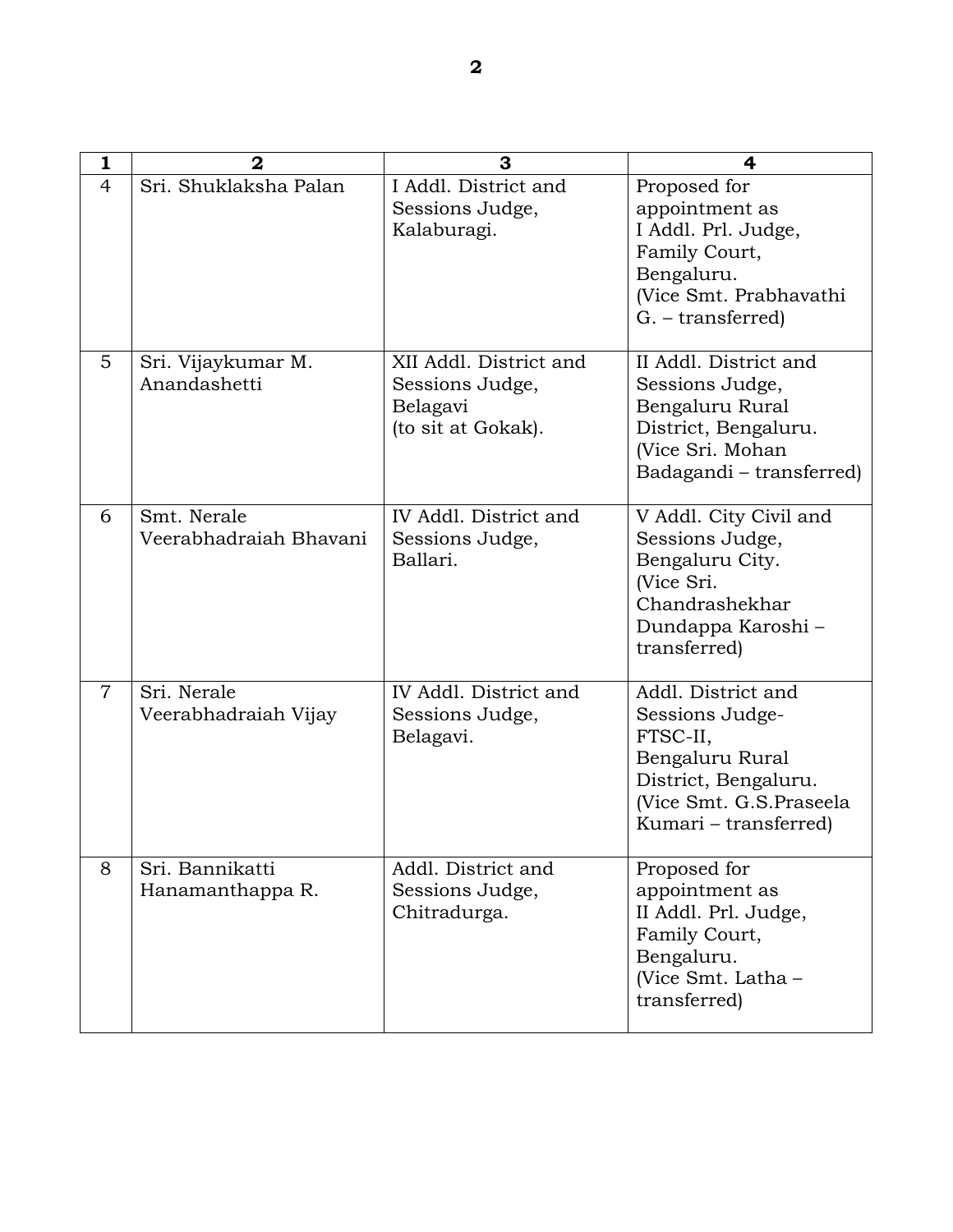| 1  | $\mathbf 2$                     | 3                                                                                                                           | 4                                                                                                                                |
|----|---------------------------------|-----------------------------------------------------------------------------------------------------------------------------|----------------------------------------------------------------------------------------------------------------------------------|
| 9  | Sri. Jagadeeswara M.            | District Judge, OOD,<br><b>Additional Registrar</b><br>(Enquiries),<br>Karnataka Lokayuktha,<br>M.S.Building,<br>Bengaluru. | Proposed for<br>appointment as<br>Prl. Judge,<br>Family Court,<br>Raichur,<br>(Vice Smt. Vimal R.<br>Nandagaon -<br>transferred) |
| 10 | Sri. Venkatesha B.              | LXIII Addl. City Civil and<br>Sessions Judge,<br>Bengaluru City.                                                            | Addl. District and<br>Sessions Judge-FTSC-I,<br>Chikkamagaluru.<br>(Vice Smt. Vineetha P.<br>Shetty – transferred)               |
| 11 | Sri. K.S. Gangannavar           | District Judge, OOD,<br>Registrar (Protocol &<br>Hospitality),<br>High Court of<br>Karnataka,<br>Bengaluru.                 | LXXIII Addl. City Civil<br>and Sessions Judge,<br>Bengaluru City.<br>(Vice Sri. Yamanappa<br>Bammanagi -<br>transferred)         |
| 12 | Sri. Sadananda M.<br>Doddamani  | I Addl. District and<br>Sessions Judge,<br>Ballari.<br>(ON REQUEST)                                                         | LIII Addl. City Civil and<br>Sessions Judge,<br>Bengaluru City.<br>(Vice Sri. N.Subramanya<br>- transferred)                     |
| 13 | Smt. Hemavathi                  | II Addl. District and<br>Sessions Judge,<br>Kalaburagi.                                                                     | I Addl. District and<br>Sessions Judge,<br>Kalaburagi.<br>(Vice Sri. Shuklaksha<br>Palan – transferred)                          |
| 14 | Sri. Gulzarlal D.<br>Mahavarkar | II Addl. District and<br>Sessions Judge,<br>Vijayapura.                                                                     | I Addl. District and<br>Sessions Judge,<br>Ramanagara.<br>(Vice Sri.<br>Marulasiddaradhya H.J.<br>- transferred)                 |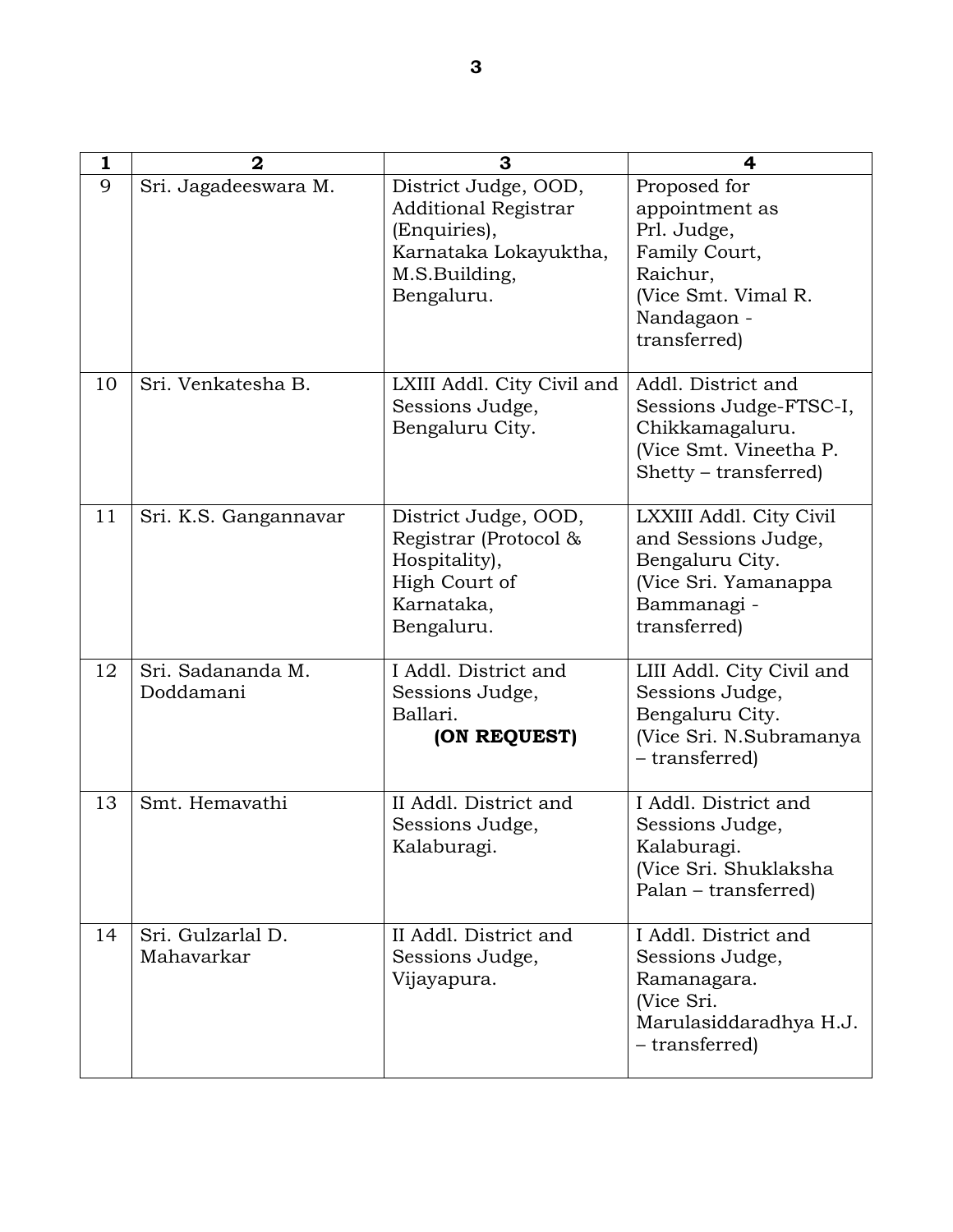| 1  | $\overline{2}$                 | 3                                                                          | 4                                                                                                                                                              |
|----|--------------------------------|----------------------------------------------------------------------------|----------------------------------------------------------------------------------------------------------------------------------------------------------------|
| 15 | Sri. Biradar Devendrappa<br>N. | I Addl. District and<br>Sessions Judge,<br>Dharwad<br>(to sit at Hubballi) | V Addl. District and<br>Sessions Judge,<br>Bengaluru Rural District<br>(to sit at Devanahalli).<br>(Vice Sri. Hareesha A. -<br>transferred)                    |
| 16 | Sri. Kasanappa Naik            | XLIX Addl. City Civil<br>and Sessions Judge,<br>Bengaluru City.            | Addl. District and<br>Sessions Judge,<br>FTSC-I, Hassan.<br>(Vice Sri. Santhosh<br>Kumar Shetty N. -<br>transferred)                                           |
| 17 | Sri. G.L.Lakshmi-<br>narayana  | LVIII Addl. City Civil and<br>Sessions Judge,<br>Bengaluru City.           | I Addl. District and<br>Sessions Judge,<br>Haveri.<br>(Vacant Court)                                                                                           |
| 18 | Smt. Prabhavathi G.            | I Addl. Prl. Judge,<br>Family Court,<br>Bengaluru.                         | V Addl. District and<br>Sessions Judge,<br>Shivamogga<br>(to sit at Sagar).<br>(Vice Sri. Mahanthappa<br>$A.D. - due to retire from$<br>service on 31.05.2022) |
| 19 | Sri. Pavanesh D.               | I Addl. District and<br>Sessions Judge,<br>Kolar.                          | II Addl. District and<br>Sessions Judge,<br>Belagavi.<br>(Vice Smt. Meenaxi<br>Mahadevappa Bani -<br>due to retire from<br>service on 31.05.2022)              |
| 20 | Sri. Marulasiddaradhya<br>H.J. | I Addl. District and<br>Sessions Judge,<br>Ramanagara.                     | Proposed for<br>appointment as<br>Prl. Judge,<br>Family Court,<br>Kalaburagi.<br>(Vice Smt. Hiremath<br>Shobharani Babayya -<br>transferred)                   |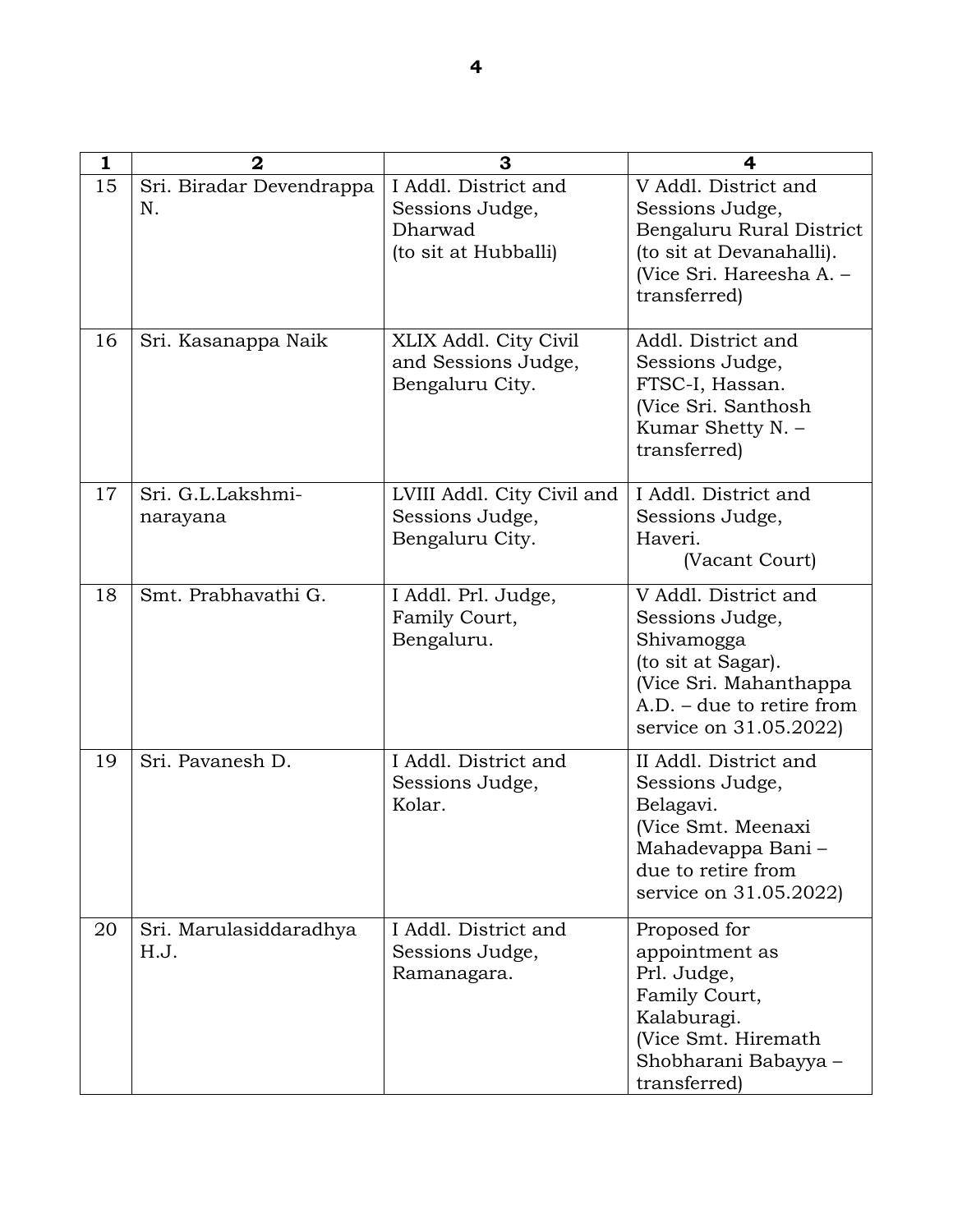| 1  | $\overline{2}$                    | 3                                                                                               | 4                                                                                                                                                                                                                |
|----|-----------------------------------|-------------------------------------------------------------------------------------------------|------------------------------------------------------------------------------------------------------------------------------------------------------------------------------------------------------------------|
| 21 | Sri. Hareesha A.                  | V Addl. District and<br>Sessions Judge,<br>Bengaluru Rural District<br>(to sit at Devanahalli). | III Addl. District and<br>Sessions Judge,<br>Belagavi.<br>(Vice Sri. Yashawant -<br>transferred)                                                                                                                 |
| 22 | Sri. Sudindranath S.              | VII Addl. District and<br>Sessions Judge,<br>Tumakuru.                                          | XIII Addl. City Civil and<br>Sessions Judge,<br>Bengaluru City.<br>(Smt. Suvarna<br>Kubbanna Mirji -<br>transferred)                                                                                             |
| 23 | Sri. Parameshwara<br>Prasanna B.  | III Addl. District and<br>Sessions Judge,<br>Mandya<br>(to sit at Srirangapatna).               | I Addl. District and<br>Sessions Judge,<br>Dharwad<br>(to sit at Hubballi).<br>(Vice Sri. Biradar<br>Devendrappa N. -<br>transferred)                                                                            |
| 24 | Sri. T.P.Ramalinge<br>Gowda       | I Addl. District and<br>Sessions Judge,<br>D.K. Mangaluru.                                      | VII Addl. District and<br>Sessions Judge,<br>Tumakuru.<br>(Spl. Court for trial of<br>cases filed under the<br>Prevention of Corruption<br>Act)<br>(Vice Sri.Sudindranath)<br>S. – transferred)                  |
| 25 | Sri. Syed Baleegur<br>Rahaman     | III Addl. District and<br>Sessions Judge,<br>Bengaluru Rural District<br>(to sit at Anekal).    | Proposed for<br>appointment as<br>Prl. Judge,<br>Family Court,<br>Bagalkot.<br>(Vice Smt. N.Sheela -<br>transferred)                                                                                             |
| 26 | Smt. Vineetha<br>Premanath Shetty | Addl. District and<br>Sessions Judge-FTSC-I,<br>Chikkamagaluru.                                 | LXXVIII Addl. City Civil<br>and Sessions Judge,<br>Bengaluru City.<br>(Spl. Court for trial of<br>cases filed under the<br>Prevention of Corruption<br>Act)<br>(Vice Sri. Gopal Krishna<br>Rai T. – transferred) |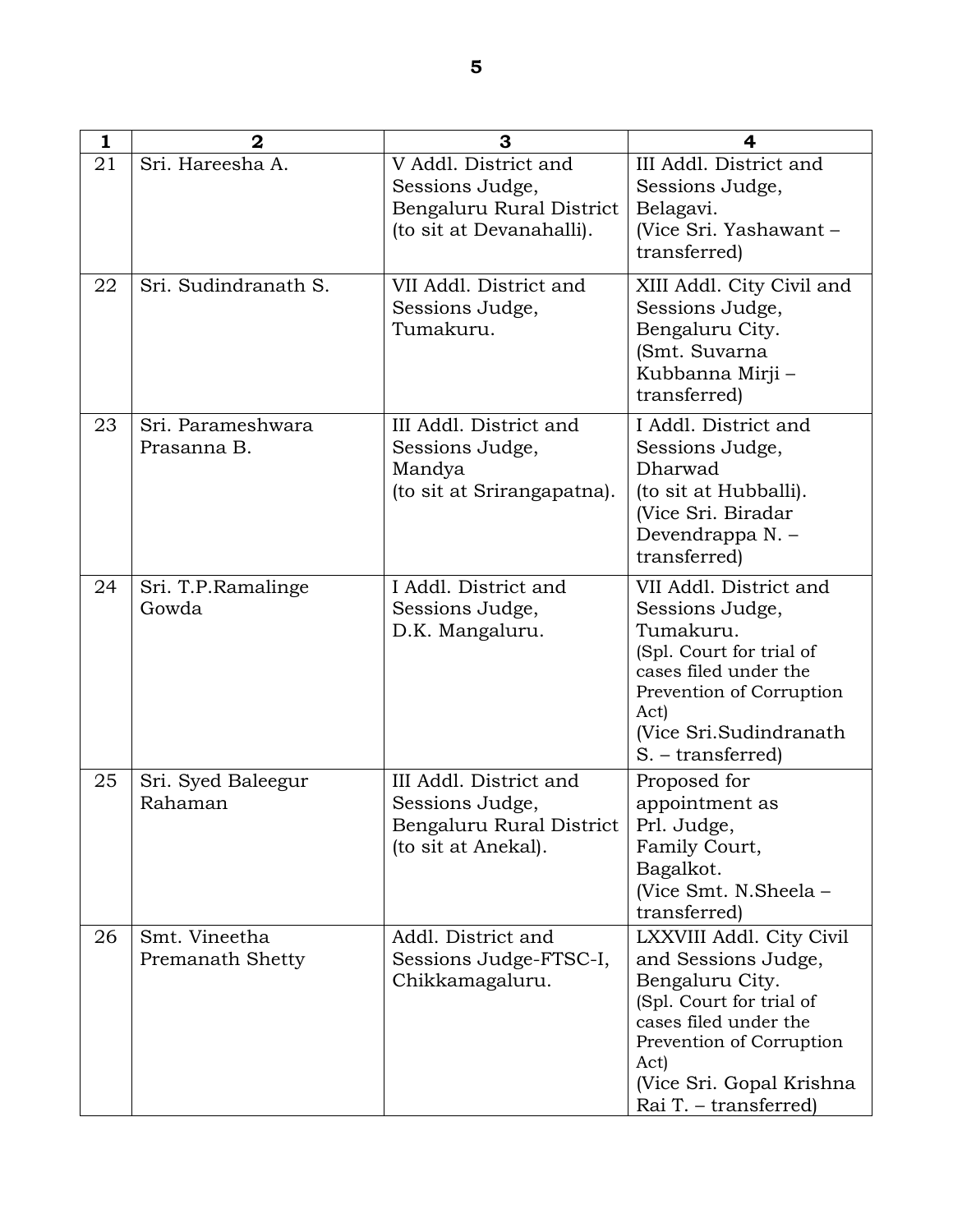| 1  | $\overline{2}$                  | 3                                                                  | 4                                                                                                                                            |
|----|---------------------------------|--------------------------------------------------------------------|----------------------------------------------------------------------------------------------------------------------------------------------|
| 27 | Sri. Devaraja Bhat M.           | LXXXII Addl. City Civil<br>and Sessions Judge,<br>Bengaluru City.  | III Addl. District and<br>Sessions Judge,<br>Ramanagara.<br>(Vice Sri. Siddalinga<br>Prabhu - transferred)                                   |
| 28 | Sri. Jerald Rudolph<br>Mendonca | III Addl. District and<br>Sessions Judge,<br>Mysuru.               | XIV Addl. City Civil and<br>Sessions Judge,<br>Bengaluru City.<br>(Vice Sri. Mallikarjuna -<br>transferred)                                  |
| 29 | Sri. Siddalinga Prabhu          | III Addl. District and<br>Sessions Judge,<br>Ramanagara.           | I Addl. District and<br>Sessions Judge,<br>Ballari.<br>(Vice Sri. Sadananda M.<br>Doddamani-<br>transferred)                                 |
| 30 | Sri. N.Krishnaiah               | Addl. District and<br>Sessions Judge-FTSC-I,<br>Tumakuru.          | LVIII Addl. City Civil and<br>Sessions Judge,<br>Bengaluru City.<br>(Vice Sri. G.L.Lakshmi-<br>narayana – transferred)                       |
| 31 | Sri. Gopal Krishna<br>Rai T.    | LXXVIII Addl. City Civil<br>and Sessions Judge,<br>Bengaluru City. | III Addl. District and<br>Sessions Judge,<br>Mandya<br>(to sit at Srirangapatna).<br>(Vice Sri. Parameshwara<br>Prasanna B.-<br>transferred) |
| 32 | Smt. Manjula Itty               | I Addl. Prl. Judge,<br>Family Court,<br>D.K. Mangaluru.            | Proposed for<br>appointment as<br>Prl. Judge,<br>Family Court,<br>D.K. Mangaluru.<br>(Vice Smt. Sharada B. -<br>transferred)                 |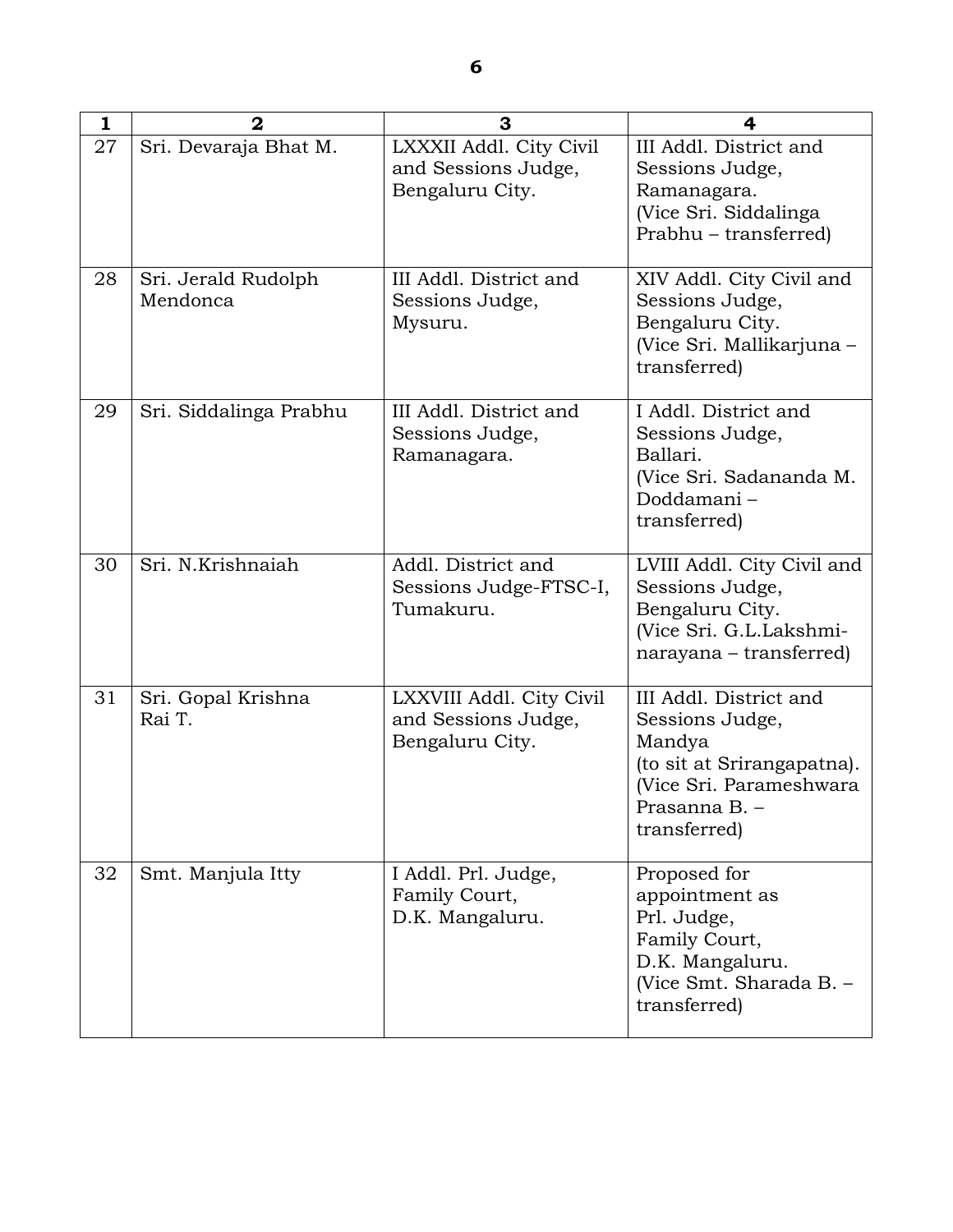| 1  | $\overline{2}$           | 3                                                                                                          | 4                                                                                                                                                                                                           |
|----|--------------------------|------------------------------------------------------------------------------------------------------------|-------------------------------------------------------------------------------------------------------------------------------------------------------------------------------------------------------------|
| 33 | Sri. Sachin Kaushik R.N. | District Judge, OOD,<br><b>Additional Registrar</b><br>(Enquiries),<br>Karnataka Lokayuktha,<br>Bengaluru. | Proposed for<br>appointment as<br>Prl. Judge,<br>Family Court, Bidar.<br>(Vice Sri. Shashikant<br>Basalingappa Bhavikatti<br>- transferred)                                                                 |
| 34 | Sri. Rudolph Pereira     | V Addl District and<br>Sessions Judge,<br>D.K. Mangaluru<br>(to sit at Puttur).                            | Proposed for<br>appointment as<br>I Addl. Prl. Judge,<br>Family Court,<br>Mysuru.<br>(Vice Sri. M.Ramesha -<br>transferred)                                                                                 |
| 35 | Smt. Sharada B.          | Prl. Judge,<br>Family Court,<br>D.K. Mangaluru.                                                            | Proposed for<br>appointment as<br>III Addl. Prl. Judge,<br>Family Court,<br>Bengaluru.<br>(Vice Smt. S.Nirmala<br>Devi – transferred)                                                                       |
| 36 | Smt. K.Bhagya            | Prl. Judge,<br>Family Court,<br>Vijayapura.<br>(ON REQUEST)                                                | III Addl. District and<br>Sessions Judge,<br>Mysuru.<br>(Special Court for trial of<br>cases filed under the<br>Prevention of Corruption<br>Act)<br>(Vice Sri. Jerald<br>Rudolph Mendonca -<br>transferred) |
| 37 | Sri. Yashawant           | III Addl. District and<br>Sessions Judge,<br>Belagavi.                                                     | XXXIX Addl. City Civil<br>and Sessions Judge,<br>Bengaluru City.<br>(Vice Sri. Khadarsab -<br>transferred)                                                                                                  |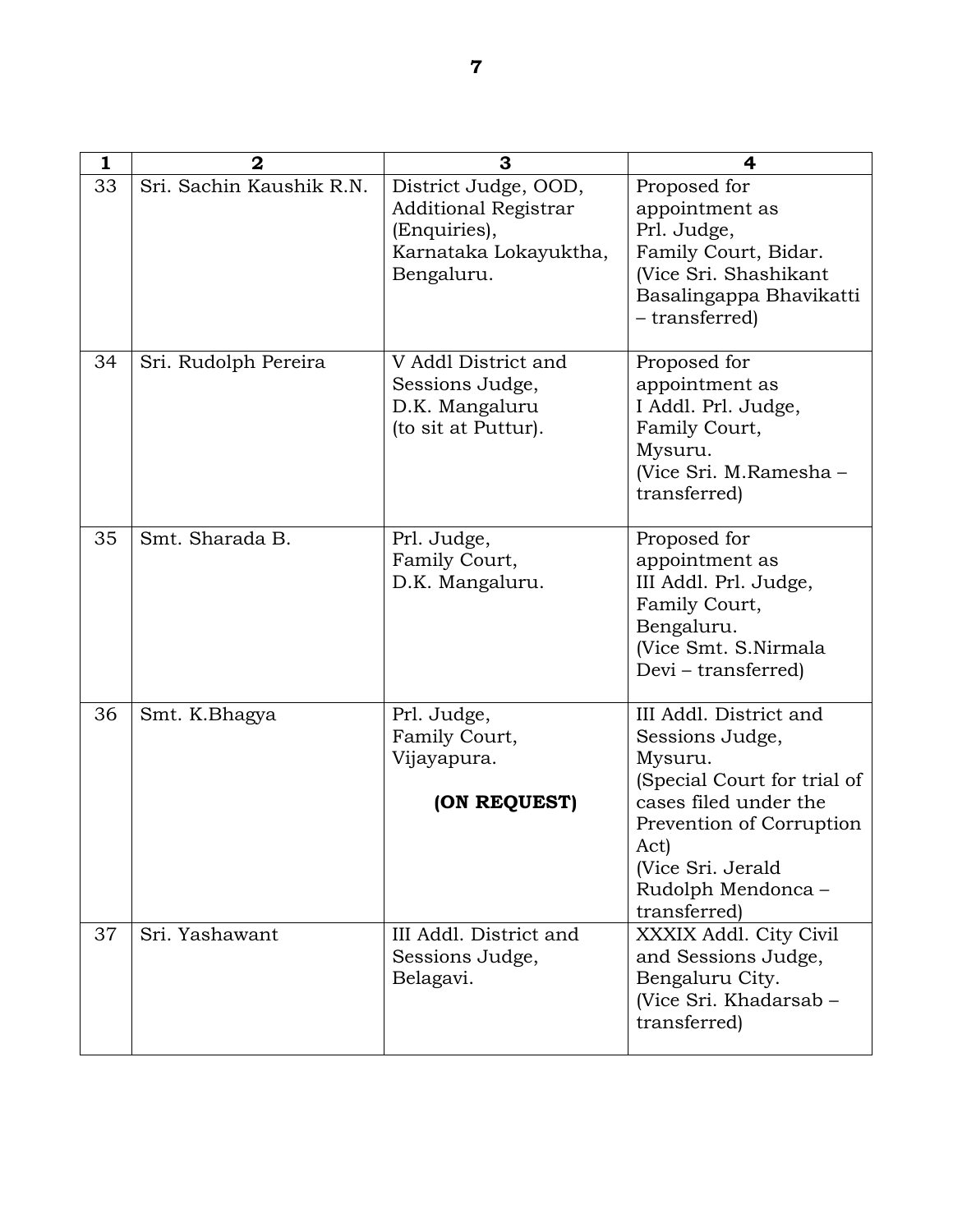| 1  | $\overline{2}$                       | 3                                                              | 4                                                                                                                                                                                                                |
|----|--------------------------------------|----------------------------------------------------------------|------------------------------------------------------------------------------------------------------------------------------------------------------------------------------------------------------------------|
| 38 | Sri. Shankarappa<br>Nimbanna Kalkani | II Addl. District and<br>Sessions Judge,                       | Addl. District and<br>Sessions Judge,                                                                                                                                                                            |
|    |                                      | Chitradurga.                                                   | Chitradurga.<br>(Vice Sri. Bannikatti<br>Hanumanthappa R. -<br>transferred)                                                                                                                                      |
| 39 | Smt. Panchakshari M.                 | IV Addl. District and<br>Sessions Judge,<br>Dharwad.           | Proposed for<br>appointment as<br>IV Addl. Prl. Judge,<br>Family Court,                                                                                                                                          |
|    |                                      | (ON REQUEST)                                                   | Bengaluru.<br>(Vice Smt. B.N. Sujatha<br>- transferred)                                                                                                                                                          |
| 40 | Smt. Sumangala S.<br>Basavannour     | Prl. Judge,<br>Family Court,<br>Hubballi.                      | LXXXII Addl. City Civil<br>and Sessions Judge,<br>Bengaluru City.<br>(Vice Sri. Devaraja Bhat<br>$M. - transferred)$                                                                                             |
| 41 | Smt. K.S.Jyothishree                 | Addl. District and<br>Sessions Judge-FTSC-I,<br>Haveri.        | LXXI Addl. City Civil and<br>Sessions Judge,<br>Bengaluru City.<br>(Vice Smt. Sandhya S. -<br>transferred)                                                                                                       |
| 42 | Sri. Abhay Dhanpal<br>Chougala       | II Addl. District and<br>Sessions Judge,<br>D.K. Mangaluru.    | I Addl. District and<br>Sessions Judge,<br>D.K. Mangaluru.<br>(Vice Sri. T.P.Ramalinge<br>Gowda – transferred)                                                                                                   |
| 43 | Sri. Mohan Prabhu                    | XXV Addl. City Civil and<br>Sessions Judge,<br>Bengaluru City. | IV Addl. District and<br>Sessions Judge,<br>Belagavi.<br>(Special Court for trial of<br>cases filed under the<br>Prevention of Corruption<br>Act)<br>(Vice Sri. Nerale<br>Veerabhadraiah Vijay –<br>transferred) |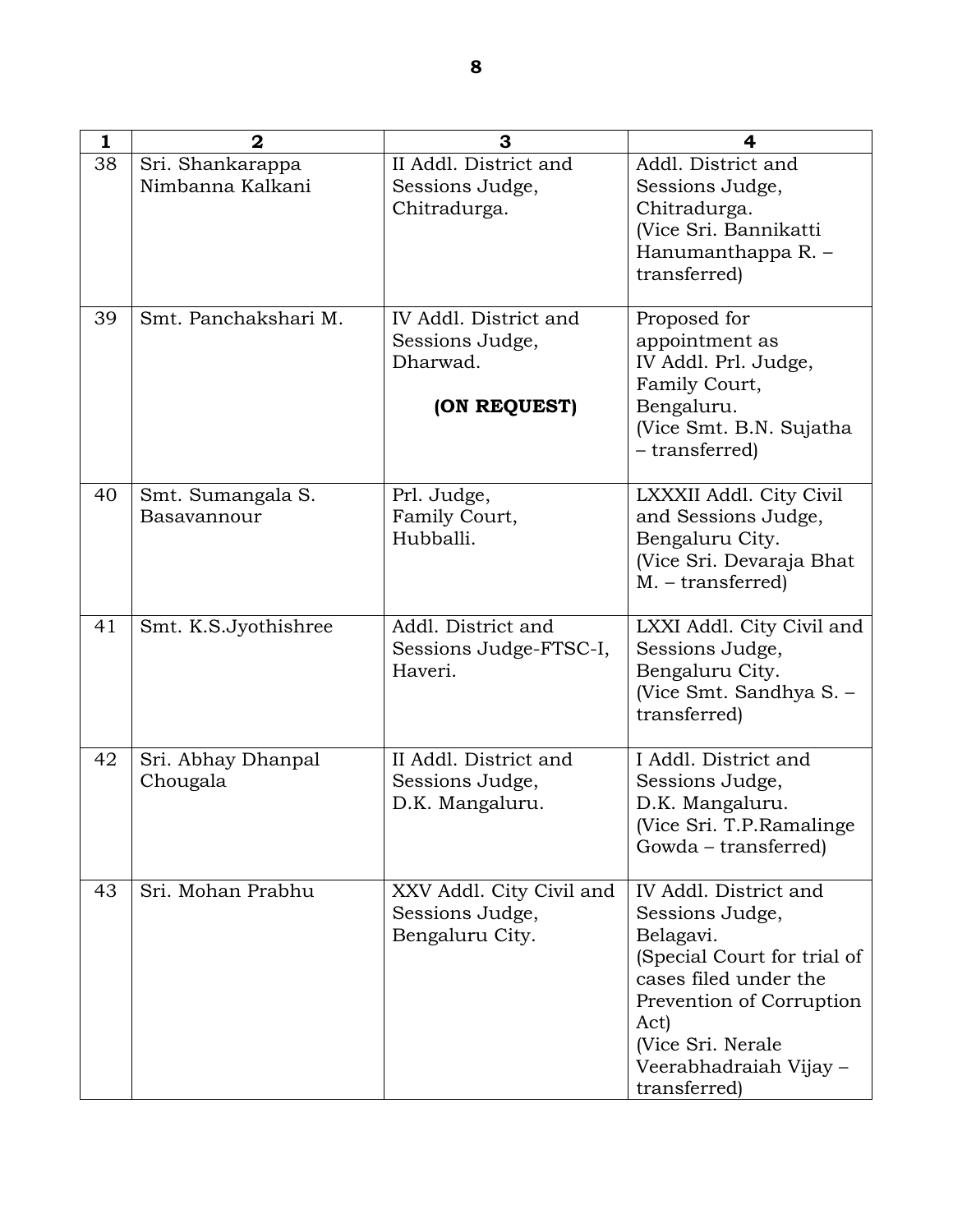| 1  | $\overline{2}$                      | 3                                                                              | 4                                                                                                                                                           |
|----|-------------------------------------|--------------------------------------------------------------------------------|-------------------------------------------------------------------------------------------------------------------------------------------------------------|
| 44 | Sri. Rama Naik                      | VI Addl. City Civil and<br>Sessions Judge,<br>Bengaluru City.                  | Addl. District and<br>Sessions Judge-FTSC-I,<br>Vijayapura.<br>(Vice Smt. Savitha<br>Kumari N. – transferred)                                               |
| 45 | Sri. Shivaprasad K.B.               | II Addl. District and<br>Sessions Judge,<br>Shivamogga.                        | Addl. District and<br>Sessions Judge,<br>Chikkaballapura.<br>(Vice Sri. S.Nataraj -<br>transferred)                                                         |
| 46 | Sri. Tarakeshwargouda<br>Patil      | IV Addl. District and<br>Sessions Judge,<br>Tumakuru<br>(to sit at Madhugiri). | XII Addl. District and<br>Sessions Judge,<br>Belagavi<br>(to sit at Gokak).<br>(Vice Sri. Vijaykumar M.<br>Anandashetti -<br>transferred)                   |
| 47 | Sri. Ravindra R.                    | II Addl. District and<br>Sessions Judge,<br>Mandya.                            | VI Addl. District and<br>Sessions Judge,<br>Bengaluru Rural<br>District, Bengaluru.<br>(Vice Sri. Chennapa<br>Gouda - transferred)                          |
| 48 | Smt. Ashvini Vijay<br>Shiriyannavar | V Addl. District and<br>Sessions Judge,<br>Mysuru.                             | V Addl. District and<br>Sessions Judge,<br>Belagavi.<br>(Vice Sri. Ramakant<br>Chavan – transferred)                                                        |
| 49 | Sri. Abdul Rahiman<br>Nandgadi      | LXXII Addl. City Civil<br>and Sessions Judge,<br>Bengaluru City.               | III Addl. District and<br>Sessions Judge,<br>Ballari<br>(to sit at Hosapete).<br>(Vice Sri. Shubhaveer B.<br>- due to retire from<br>service on 31.05.2022) |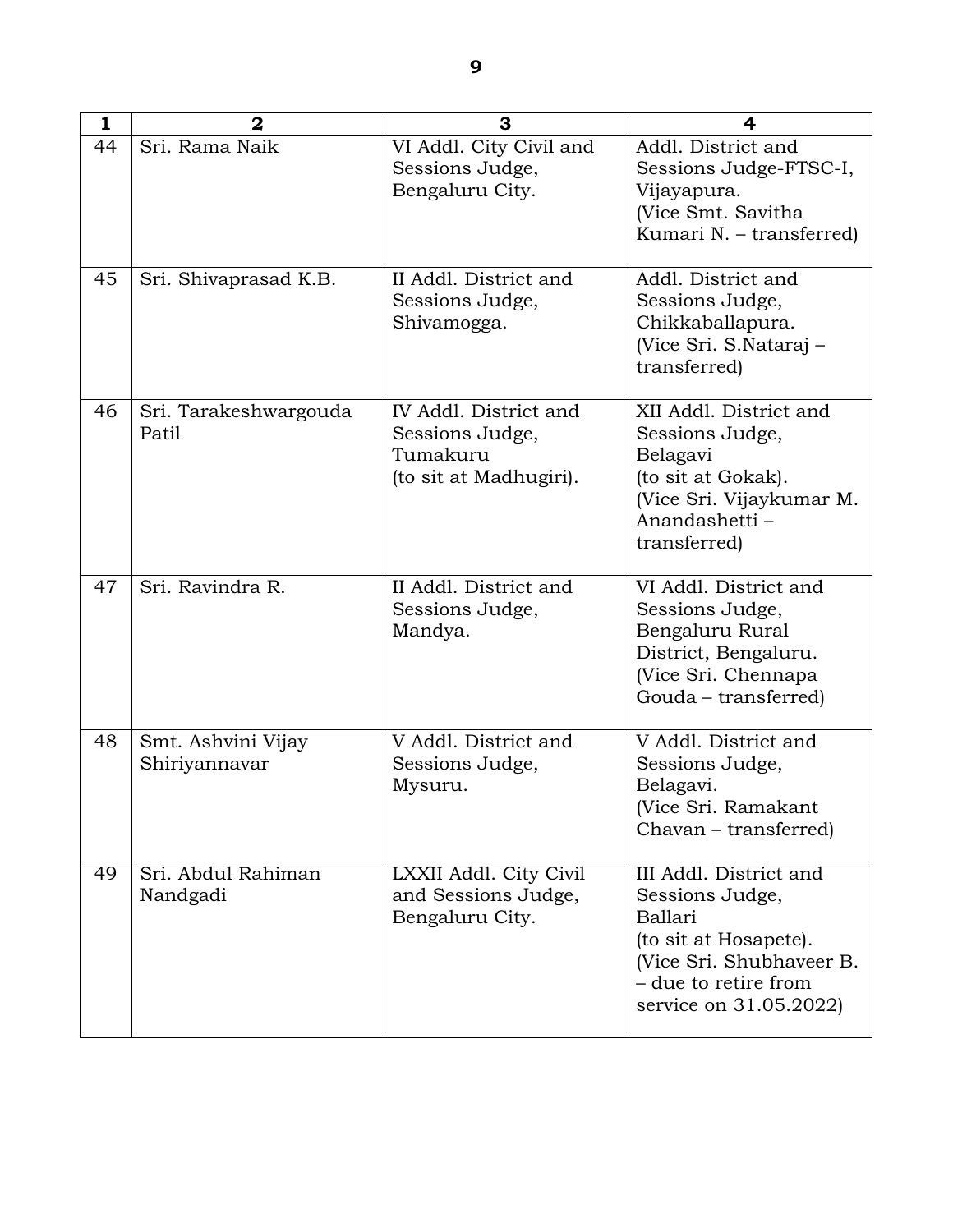| 1  | $\overline{2}$                  | 3                                                                | 4                                                                                                                                                                                 |
|----|---------------------------------|------------------------------------------------------------------|-----------------------------------------------------------------------------------------------------------------------------------------------------------------------------------|
| 50 | Sri. Jagadeesh V.N.             | III Addl. District and<br>Sessions Judge,<br>Kalaburagi.         | IV Addl. District and<br>Sessions Judge,<br>Hassan<br>(to sit at Channa-<br>rayapatna).<br>(Vice Sri. Mallikarjun N.<br>Saunshi – due to retire<br>from service on<br>31.05.2022) |
| 51 | Smt. Pallavi B.R.               | IV Addl. District and<br>Sessions Judge,<br>D.K. Mangaluru.      | II Addl. District and<br>Sessions Judge,<br>Shivamogga.<br>(Vice Sri. Shivaprasad<br>$K.B. - transferred)$                                                                        |
| 52 | Smt. Prashanthi G.              | XXVII Addl. City Civil<br>and Sessions Judge,<br>Bengaluru City. | I Addl. District and<br>Sessions Judge,<br>Kodagu-Madikeri.<br>(Vice Sri.<br>Chandrashekhara.P.S-<br>transferred)                                                                 |
| 53 | Sri. Khadarsab                  | XXXIX Addl. City Civil<br>and Sessions Judge,<br>Bengaluru City. | Proposed for<br>appointment as<br>I Addl. Prl. Judge,<br>Family Court,<br>Gadag.<br>(Vice Sri. P.G.Cheluva<br>Murthy – transferred)                                               |
| 54 | Sri. Mallikarjuna Swamy<br>H.S. | II Addl. District and<br>Sessions Judge,<br>Tumakuru.            | II Addl. District and<br>Sessions Judge,<br>D.K. Mangaluru.<br>(Vice Sri. Abhay)<br>Dhanpal Chougala -<br>transferred)                                                            |
| 55 | Smt. Sandhya Rao P.             | VI Addl. District and<br>Sessions Judge,<br>Belagavi.            | Addl. District and<br>Sessions Judge-FTSC-I,<br>Tumakuru.<br>(Vice Sri. N. Krishnaiah<br>- transferred)                                                                           |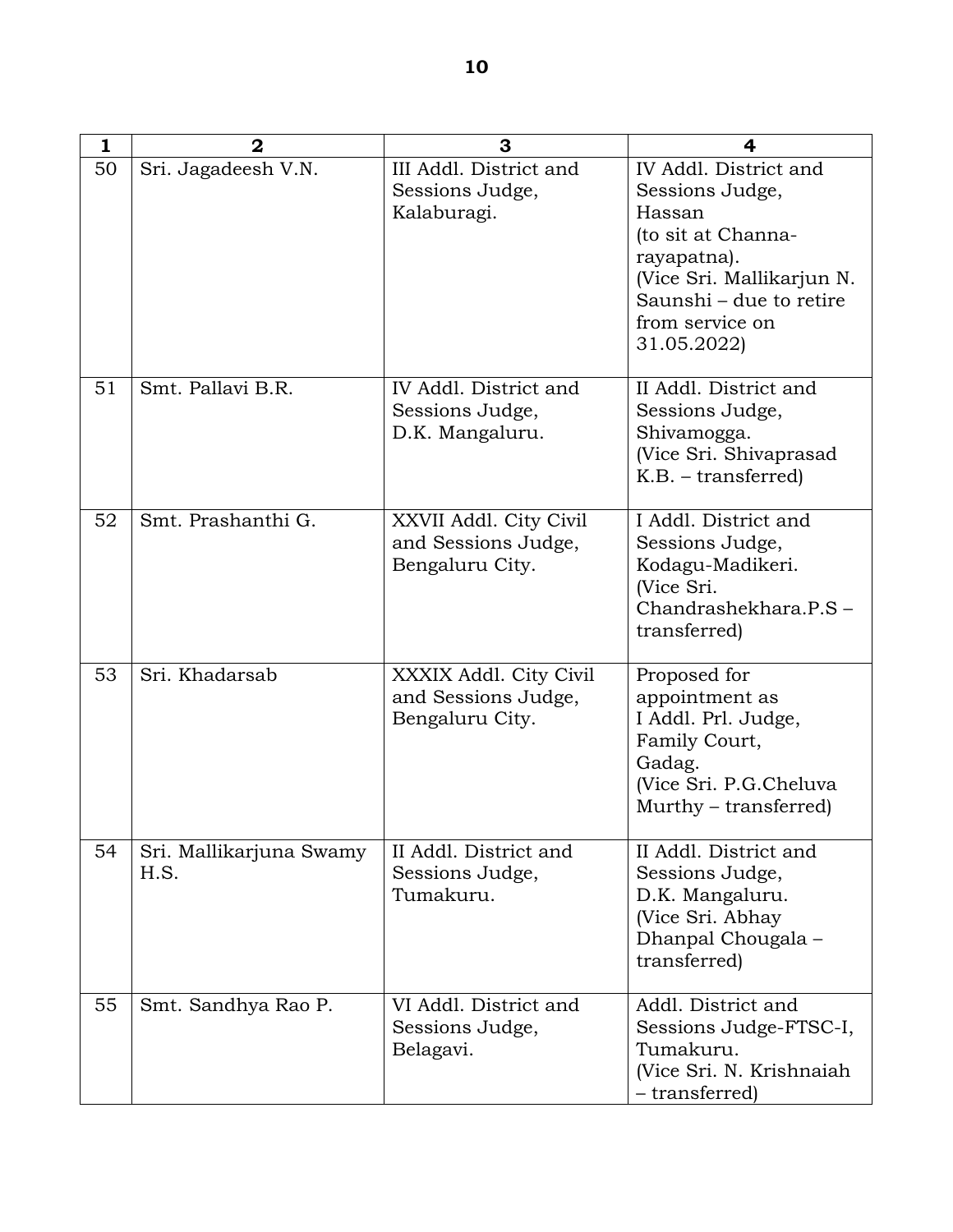| $\mathbf{1}$ | $\overline{2}$       | 3                                                                           | 4                                                                                                                                                                                                      |
|--------------|----------------------|-----------------------------------------------------------------------------|--------------------------------------------------------------------------------------------------------------------------------------------------------------------------------------------------------|
| 56           | Smt. Bhanumathi B.C. | Addl. District and<br>Sessions Judge-FTSC-I,<br>Chikkaballapura.            | II Addl. District and<br>Sessions Judge,<br>Chikkamagaluru.<br>(Vice Sri. Manjunath<br>Sangreshi – transferred)                                                                                        |
| 57           | Smt. Preethi K.P.    | XI Addl. City Civil and<br>Sessions Judge,<br>Bengaluru City.               | IV Addl. District and<br>Sessions Judge,<br>D.K. Mangaluru.<br>(Vice Smt. Pallavi B.R. -<br>transferred)                                                                                               |
| 58           | Sri. Gangadhara C.M. | III Addl. District and<br>Sessions Judge,<br>Dharwad.                       | XLIX Addl. City Civil and<br>Sessions Judge,<br>Bengaluru City.<br>(Vice Sri. Kasanappa<br>Naik – transferred)                                                                                         |
| 59           | Sri. Narashimsa M.V. | Addl. District and<br>Sessions Judge,<br>Gadag.                             | LX Addl. City Civil and<br>Sessions Judge,<br>Bengaluru City.<br>(Vice Sri. Vidyadhar<br>Shirahatti – transferred)                                                                                     |
| 60           | Sri. Subhash Sankad  | LXV Addl. City Civil and<br>Sessions Judge,<br>Bengaluru City.              | III Addl. District and<br>Sessions Judge,<br>Vijayapura.<br>(Special Court for trial of<br>cases filed under the<br>Prevention of Corruption<br>Act)<br>(Vice Sri. Karabari<br>Ravindra – transferred) |
| 61           | Sri. Sathisha L.P.   | XII Addl. City Civil and<br>Sessions Judge,<br>Bengaluru City.              | Proposed for<br>appointment as<br>Prl. Judge,<br>Family Court,<br>Vijayapura.<br>(Vice Smt. K. Bhagya -<br>transferred)                                                                                |
| 62           | Sri. Gangadhara K.N. | V Addl. District and<br>Sessions Judge,<br>Dharwad<br>(to sit at Hubballi). | XII Addl. City Civil and<br>Sessions Judge,<br>Bengaluru City.<br>(Vice Sri. Sathisha L.P. -<br>transferred)                                                                                           |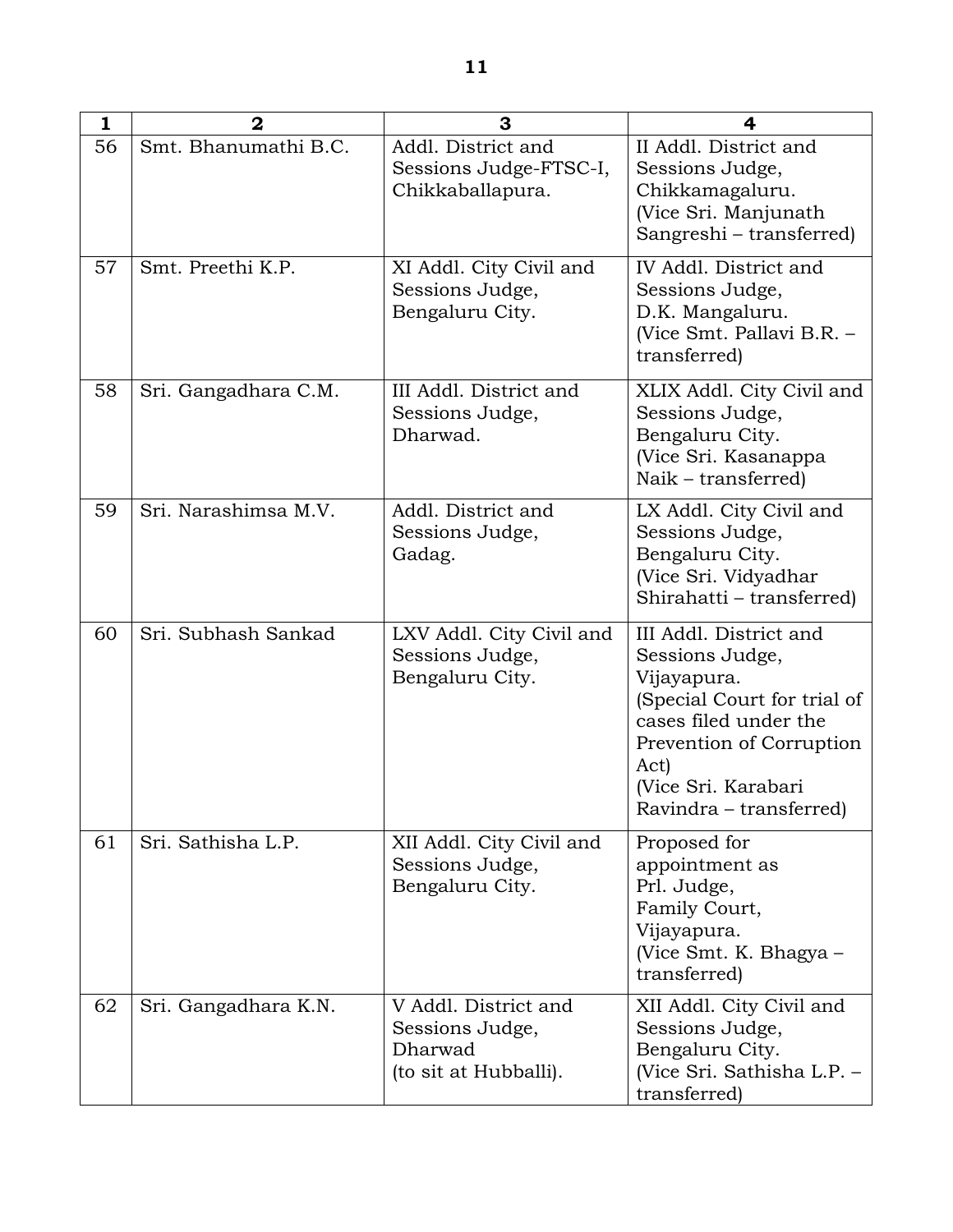| $\mathbf{1}$ | $\mathbf{2}$                   | 3                                                               | 4                                                                                                                           |
|--------------|--------------------------------|-----------------------------------------------------------------|-----------------------------------------------------------------------------------------------------------------------------|
| 63           | Sri. Vidyadhar Shirahatti      | LX Addl. City Civil and<br>Sessions Judge,<br>Bengaluru City.   | Proposed for<br>appointment as<br>Prl. Judge,<br>Family Court,<br>Ballari.<br>(Vice Sri. Rajesh<br>Karnam K. - transferred) |
| 64           | Sri. Rajeshwara                | LXIV Addl. City Civil and<br>Sessions Judge,<br>Bengaluru City. | Addl. District and<br>Sessions Judge,<br>Gadag.<br>(Vice Sri. Narashimsa<br>$M.V. - transferred)$                           |
| 65           | Sri. Ningouda Patil            | XX Addl. City Civil and<br>Sessions Judge,<br>Bengaluru City.   | Addl. District and<br>Sessions Judge-FTSC-I,<br>Haveri.<br>(Vice Smt. K.S.<br>Jyothishree -<br>transferred)                 |
| 66           | Sri. Santhosh C.B.             | II Addl. District and<br>Sessions Judge,<br>Bagalkot.           | L Addl. City Civil and<br>Sessions Judge,<br>Bengaluru City.<br>(Vice Smt. B.K.Komala<br>- transferred)                     |
| 67           | Sri. Raghavendra Gowda<br>B.G. | III Addl. District and<br>Sessions Judge,<br>Tumakuru.          | II Addl. District and<br>Sessions Judge,<br>Tumakuru.<br>(Vice Sri. Mallikarjuna<br>Swamy $H.S.$ –<br>transferred)          |
| 68           | Sri. Manjunath<br>Sangreshi    | II Addl. District and<br>Sessions Judge,<br>Chikkamagaluru.     | I Addl. District and<br>Sessions Judge,<br>Vijayapura.<br>(Vice Sri. Madhvesh<br>Daber – transferred)                       |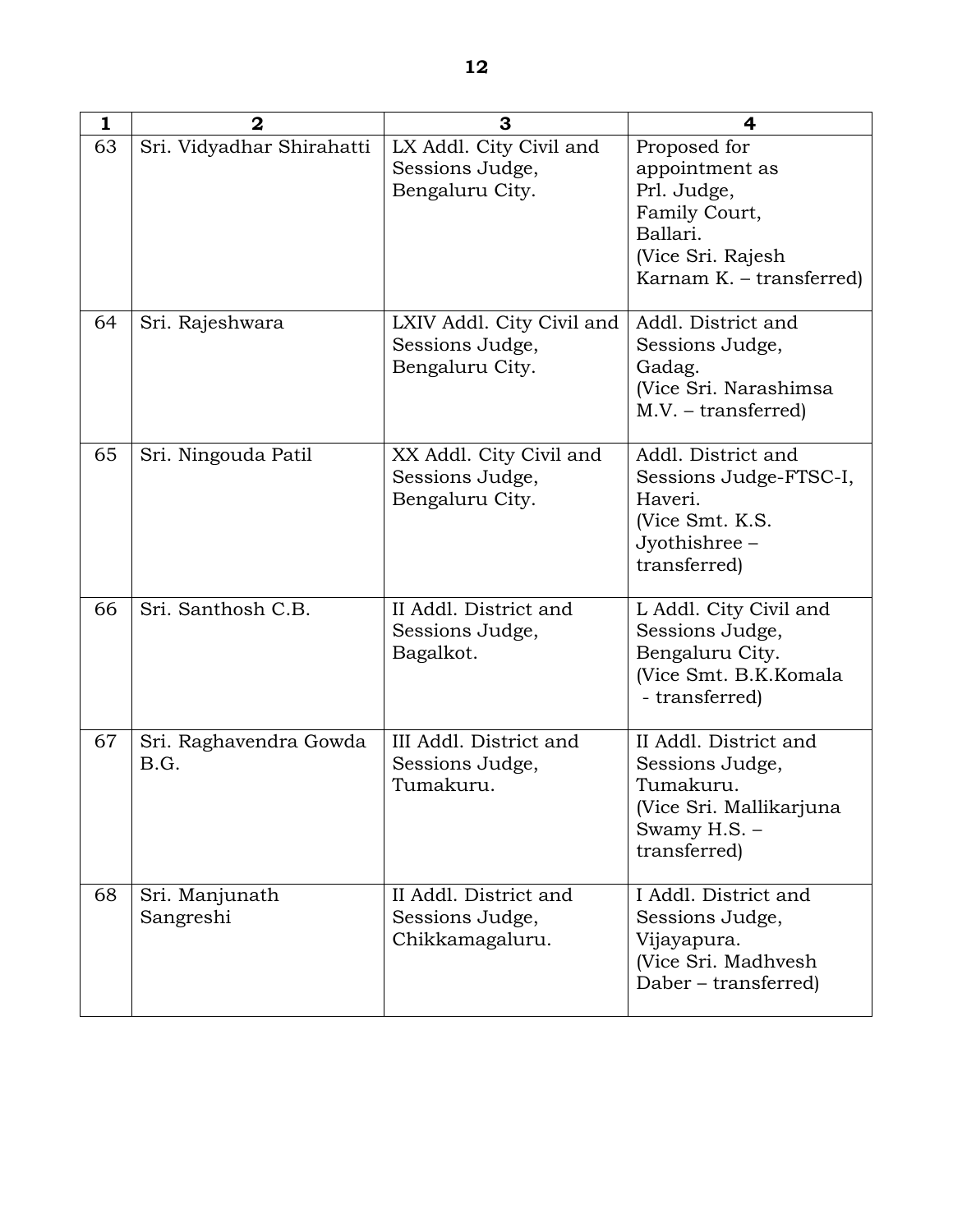| 1  | $\mathbf 2$                 | 3                                                                                      | 4                                                                                                                                                                                                                                    |
|----|-----------------------------|----------------------------------------------------------------------------------------|--------------------------------------------------------------------------------------------------------------------------------------------------------------------------------------------------------------------------------------|
| 69 | Sri. Mohan Badagandi        | II Addl. District and<br>Sessions Judge,<br>Bengaluru Rural<br>District,<br>Bengaluru. | II Addl. District and<br>Sessions Judge,<br>Kalaburagi.<br>(Vice Smt. Hemavathi -<br>transferred)                                                                                                                                    |
| 70 | Sri. Yamanappa<br>Bammanagi | LXXIII Addl. City Civil<br>and Sessions Judge,<br>Bengaluru City.                      | Services are placed at<br>the disposal of the<br>Government for being<br>appointed as<br>District Judge, OOD,<br>Presiding Officer,<br>Karnataka Wakf<br>Tribunal,<br>Kalaburagi.<br>(Vice Sri. D.P.<br>Kumaraswamy-<br>transferred) |
| 71 | Sri. Hemanth Kumar<br>C.R.  | VIII Addl. District and<br>Sessions Judge,<br>Belagavi.                                | LXV Addl. City Civil and<br>Sessions Judge,<br>Bengaluru City.<br>(Vice Sri. Subhash<br>Sankad – transferred)                                                                                                                        |
| 72 | Sri. Chennapa Gouda         | VI Addl. District and<br>Sessions Judge,<br>Bengaluru Rural<br>District,<br>Bengaluru. | VI Addl. District and<br>Sessions Judge,<br>Belagavi.<br>(Vice Smt. Sandhya Rao<br>$P. - transferred)$                                                                                                                               |
| 73 | Smt. Savitha Kumari N.      | Addl. District and<br>Sessions Judge-FTSC-I,<br>Vijayapura.                            | Addl. District and<br>Sessions Judge-<br>FTSC-I,<br>Chikkaballapura.<br>(Vice Smt. Bhanumathi<br>$B.C. - transferred)$                                                                                                               |
| 74 | Sri. S.Nataraj              | Addl. District and<br>Sessions Judge,<br>Chikkaballapura.                              | LXVI Addl. City Civil and<br>Sessions Judge,<br>Bengaluru City.<br>(Vice Smt. K.Kathyayani<br>- transferred)                                                                                                                         |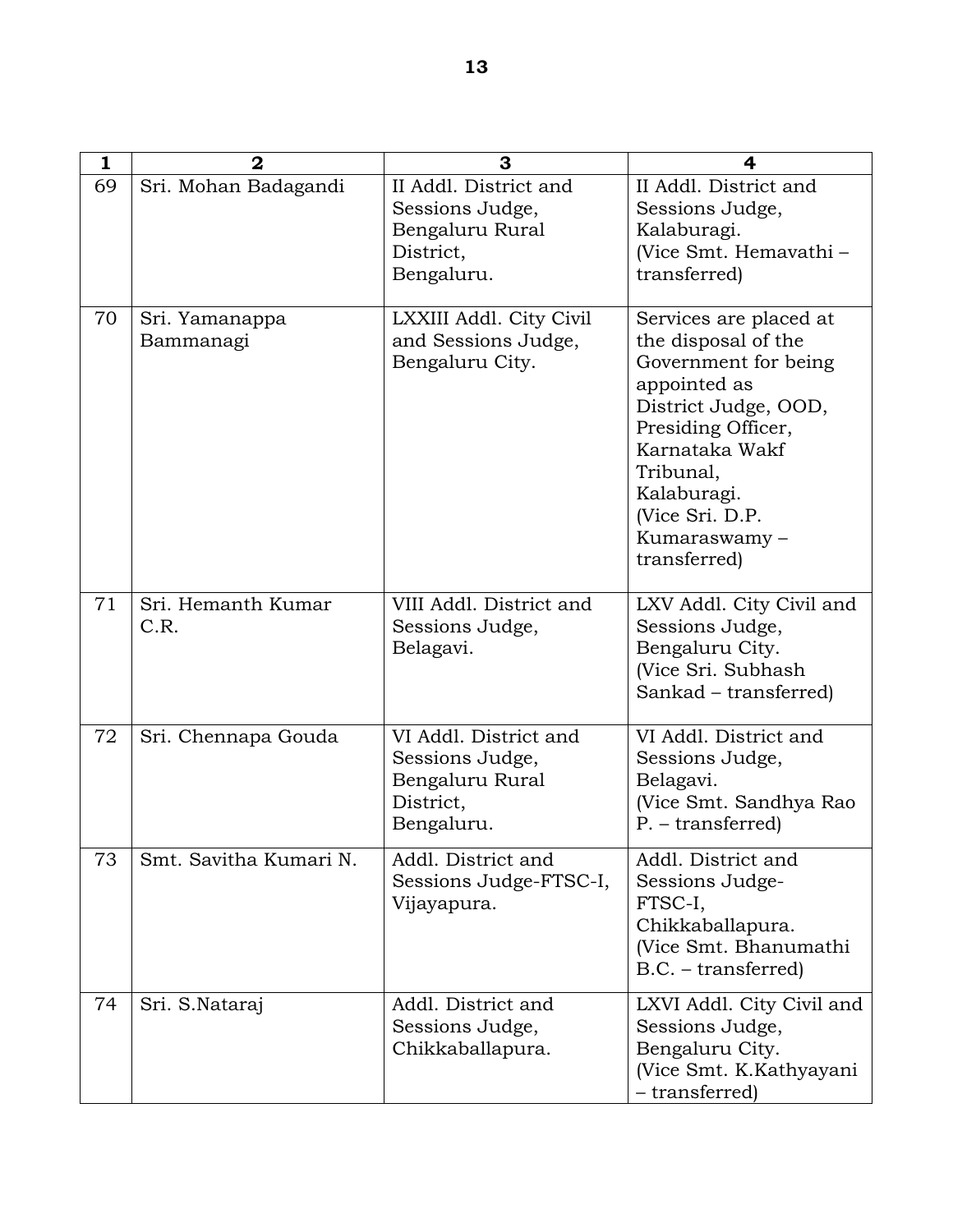| 1  | $\mathbf 2$              | 3                                                                                                             | 4                                                                                                                                                                                      |
|----|--------------------------|---------------------------------------------------------------------------------------------------------------|----------------------------------------------------------------------------------------------------------------------------------------------------------------------------------------|
| 75 | Sri. Srinivasa Suvarna   | District Judge, OOD,<br>Addl. Registrar<br>(Judicial),<br>High Court Bench at<br>Kalaburagi.                  | Addl. District and<br>Sessions Judge-<br>FTSC-I, Udupi.<br>(Vice Smt. Yermal<br>Kalpana – transferred)                                                                                 |
| 76 | Sri. Chandrashekara P.S. | I Addl. District and<br>Sessions Judge,<br>Kodagu-Madikeri.                                                   | XXV Addl. City Civil and<br>Sessions Judge,<br>Bengaluru City.<br>(Vice Sri. Mohan Prabhu<br>- transferred)                                                                            |
| 77 | Smt. K.Kathyayani        | LXVI Addl. City Civil and<br>Sessions Judge,<br>Bengaluru City.                                               | VIII Addl. District and<br>Sessions Judge,<br>Belagavi.<br>(Vice Sri. Hemanth<br>Kumar C.R. -<br>transferred)                                                                          |
| 78 | Sri. D.P.Kumaraswamy     | District Judge, OOD,<br>Presiding Officer,<br>Karnataka Wakf<br>Tribunal,<br>Kalaburagi.<br>(ON REPATRIATION) | VI Addl. City Civil and<br>Sessions Judge,<br>Bengaluru City.<br>(Vice Sri. Rama Naik -<br>transferred)                                                                                |
| 79 | Sri. P.G.Cheluvamurthy   | I Addl. Prl. Judge,<br>Family Court,<br>Gadag.                                                                | LXXII Addl. City Civil<br>and Sessions Judge,<br>Bengaluru City.<br>(Vice Sri. Abdul<br>Rahiman Nandgadi<br>transferred)                                                               |
| 80 | Smt. N.Sheela            | Prl. Judge,<br>Family Court,<br>Bagalkot.<br>(ON REQUEST)                                                     | I Addl. District and<br>Sessions Judge,<br>Mandya.<br>(Vacant Court)                                                                                                                   |
| 81 | Smt. Latha               | II Addl. Prl. Judge,<br>Family Court,<br>Bengaluru.                                                           | Addl. District and<br>Sessions Judge-FTSC-I,<br>Shivamogga.<br>(Vice Sri. Dayananda<br>V.H. - transferred vide<br>this office Notification<br>No.GOB $(I)$ 1/2022 dated<br>23.04.2022) |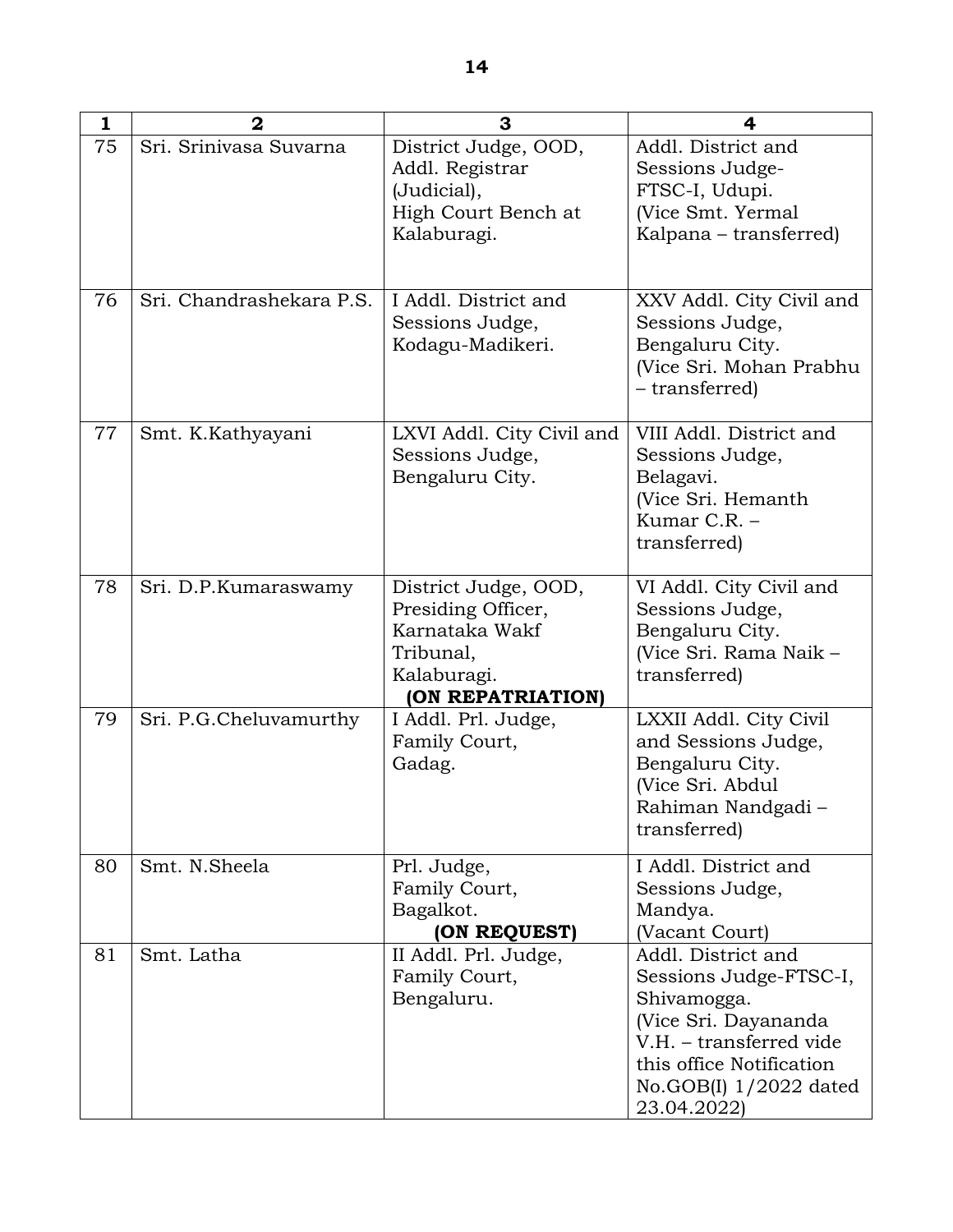| 1  | $\overline{2}$                          | 3                                                                                                                           | 4                                                                                                                                                                                                  |
|----|-----------------------------------------|-----------------------------------------------------------------------------------------------------------------------------|----------------------------------------------------------------------------------------------------------------------------------------------------------------------------------------------------|
| 82 | Sri. Virupakshaiah H.M.                 | II Addl. Prl. Judge,<br>Family Court,<br>Mysuru.                                                                            | XXVII Addl. City Civil<br>and Sessions Judge,<br>Bengaluru City.<br>(Vice Smt. Prashanthi G.<br>- transferred)                                                                                     |
| 83 | Smt. Pushpavathi V.                     | District Judge, OOD,<br><b>Additional Registrar</b><br>(Enquiries),<br>Karnataka Lokayuktha,<br>M.S.Building,<br>Bengaluru. | V Addl. District and<br>Sessions Judge,<br>Tumakuru<br>(to sit at Tiptur).<br>(Vice Sri. Shivakumara<br>B. – transferred)                                                                          |
|    |                                         | (ON REPATRIATION)                                                                                                           |                                                                                                                                                                                                    |
| 84 | Sri. Chandrashekhar<br>Dundappa Karoshi | V Addl. City Civil and<br>Sessions Judge,<br>Bengaluru City.                                                                | III Addl. District and<br>Sessions Judge,<br>Kalaburagi.<br>(Vice Sri. Jagadeesh<br>$V.N. - transferred)$                                                                                          |
| 85 | Smt. G.S.Praseela<br>Kumari             | Addl. District and<br>Sessions Judge-FTSC-II,<br>Bengaluru Rural<br>District, Bengaluru.                                    | III Addl. District and<br>Sessions Judge,<br>Tumakuru.<br>(Vice Sri. Raghavendra<br>Gowda B.G. -<br>transferred)                                                                                   |
| 86 | Sri. E.Rajeeva Gowda                    | District Judge, OOD,<br>Leave Reserve,<br>High Court of<br>Karnataka,<br>Bengaluru.                                         | Proposed for<br>appointment as<br>District Judge, OOD,<br>Registrar (Protocol and<br>Hospitality),<br>High Court of<br>Karnataka, Bengaluru<br>(Vice Sri. Kiran S.<br>Gangannavar-<br>transferred) |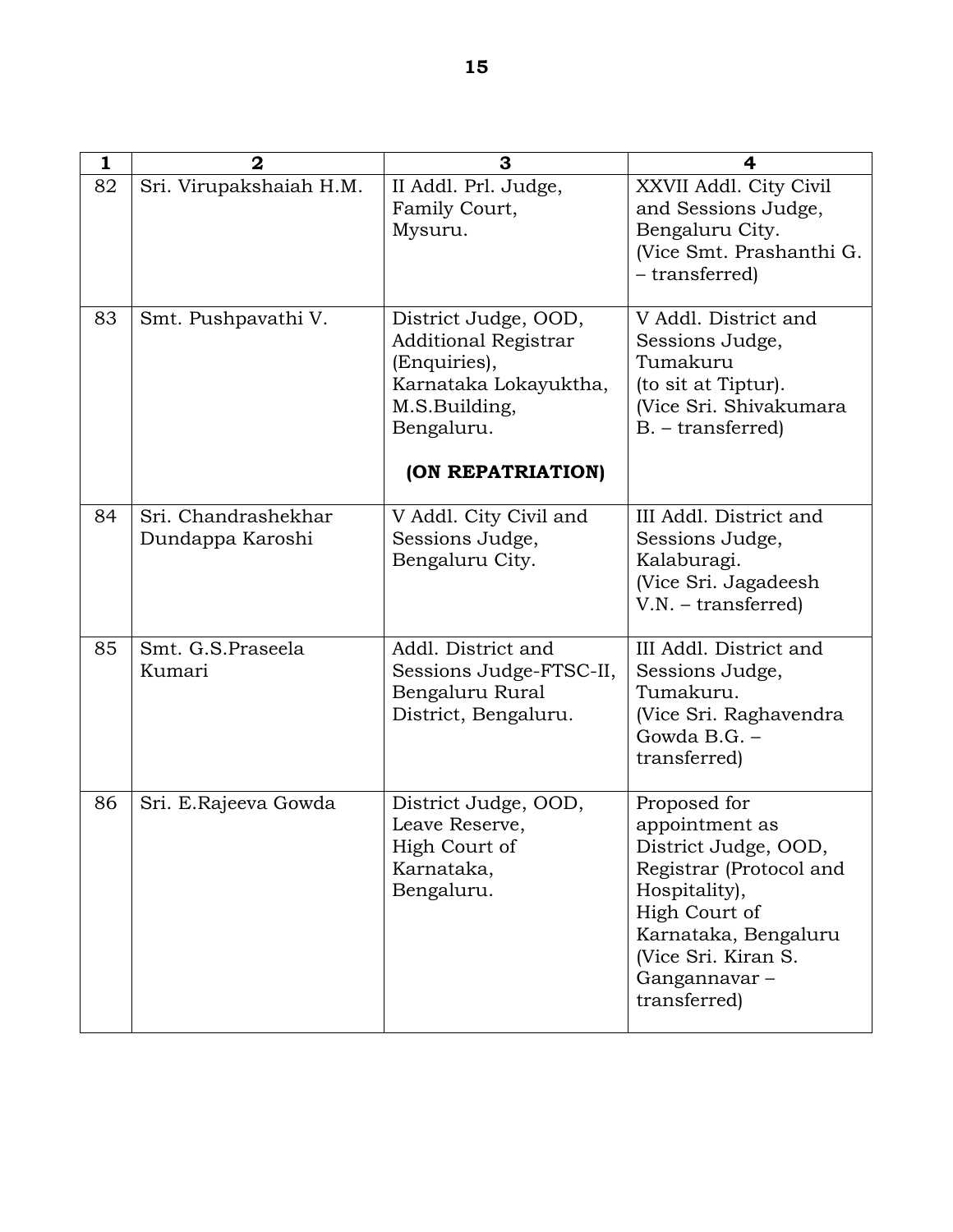| 1  | $\overline{2}$                 | 3                                                                          | 4                                                                                                                                                     |
|----|--------------------------------|----------------------------------------------------------------------------|-------------------------------------------------------------------------------------------------------------------------------------------------------|
| 87 | Sri. Mallikarjun               | XIV Addl. City Civil and<br>Sessions Judge,<br>Bengaluru City.             | V Addl. District and<br>Sessions Judge,<br>Mysuru.<br>(Vice Smt. Ashvini Vijay<br>Shiriyannavar-<br>transferred)                                      |
| 88 | Sri. Shivakumar.B              | V Addl. District and<br>Sessions Judge,<br>Tumakuru<br>(to sit at Tiptur). | XX Addl. City Civil and<br>Sessions Judge,<br>Bengaluru City.<br>(Vice Sri. Ningouda Patil<br>- transferred)                                          |
| 89 | Smt. S.Nirmala Devi            | III Addl. Prl. Judge,<br>Family Court,<br>Bengaluru.                       | Proposed for<br>appointment as<br>Prl. Judge,<br>Family Court,<br>Kolar.<br>(Vice Sri. M. Kanumaiah<br>- due to retire from<br>service on 31.05.2022) |
| 90 | Smt. Suvarna Kubbanna<br>Mirji | XIII Addl. City Civil and<br>Sessions Judge,<br>Bengaluru City.            | Proposed for<br>appointment as<br>Prl. Judge,<br>Family Court,<br>Hubballi.<br>(Vice Smt. Sumangala S.<br>Basavannour-<br>transferred)                |
| 91 | Sri. Onkarappa R.              | LXII Addl. City Civil and<br>Sessions Judge,<br>Bengaluru City.            | V Addl. District and<br>Sessions Judge,<br>D.K. Mangaluru<br>(to sit at Puttur).<br>(Vice Sri. Rudolph)<br>Pereira - transferred)                     |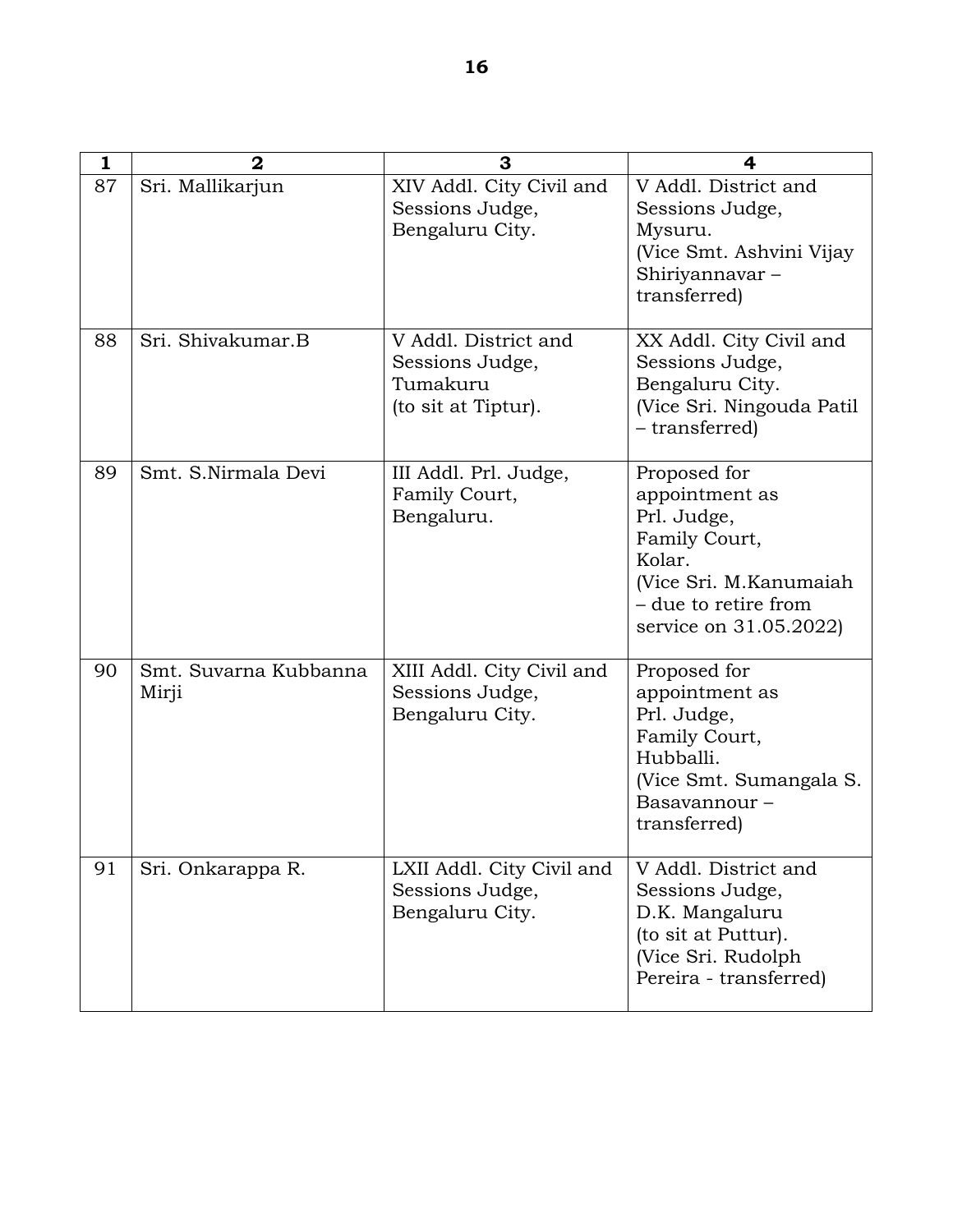| 1  | $\overline{\mathbf{2}}$      | 3                                                                                        | 4                                                                                                                                                  |
|----|------------------------------|------------------------------------------------------------------------------------------|----------------------------------------------------------------------------------------------------------------------------------------------------|
| 92 | Sri. Yadava K.               | VIII Addl. District and<br>Sessions Judge,<br>Bengaluru Rural<br>District,<br>Bengaluru. | IV Addl. District and<br>Sessions Judge,<br>Tumakuru<br>(to sit at Madhugiri).<br>(Vice Sri. Tara-<br>keshwargouda Patil -<br>transferred)         |
| 93 | Smt. Sandhya S.              | LXXI Addl. City Civil<br>and Sessions Judge,<br>Bengaluru City.                          | Proposed for<br>appointment as<br>I Addl. Prl. Judge,<br>Family Court,<br>D.K. Mangaluru.<br>(Vice Smt. Manjula Itty -<br>transferred)             |
| 94 | Sri. Gururaj<br>Somakkalavar | LXIX Addl. City Civil<br>and Sessions Judge,<br>Bengaluru City.                          | VI Addl. District and<br>Sessions Judge,<br>Mysuru.<br>(Vice Sri. Doddegowda<br>$K.$ – transferred)                                                |
| 95 | Sri. Doddegowda K.           | VI Addl. District and<br>Sessions Judge,<br>Mysuru.                                      | VII Addl. District and<br>Sessions Judge,<br>Mysuru.<br>(Vice Sri. Yeshawantha<br>Kumar – transferred)                                             |
| 96 | Sri. Venkatesh               | X Addl. District and<br>Sessions Judge,<br>Belagavi.                                     | VII Addl. District and<br>Sessions Judge,<br>Bengaluru Rural<br>District, Bengaluru.<br>(Vice Sri. S.Sreedhara -<br>transferred)                   |
| 97 | Sri. Karabari Ravindra       | III Addl. District and<br>Sessions Judge,<br>Vijayapura.                                 | III Addl. District and<br>Sessions Judge,<br>Bengaluru Rural District<br>(to sit at Anekal).<br>(Vice Sri. Syed Baleegur<br>Rahaman – transferred) |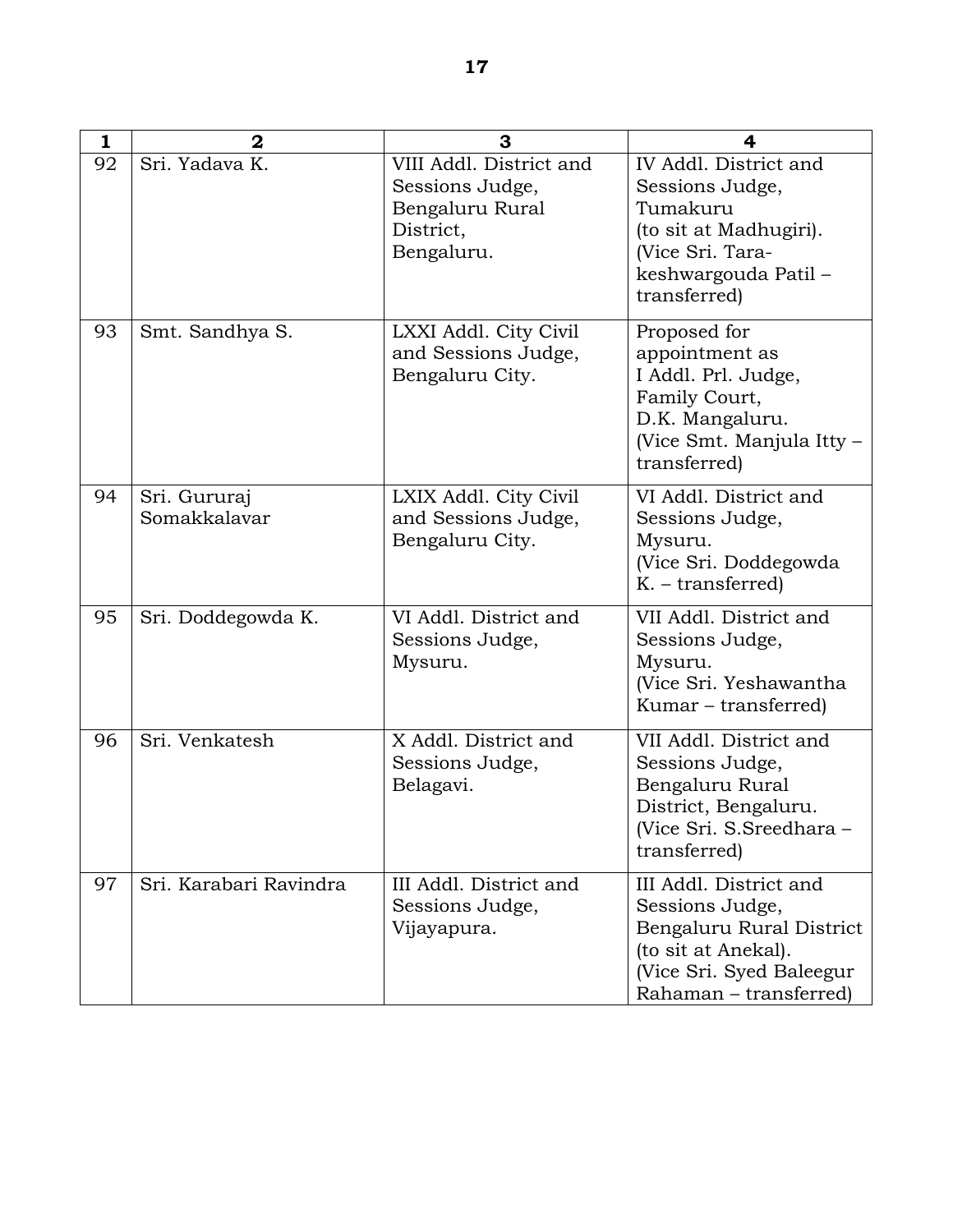| 1   | $\overline{2}$                      | 3                                                                             | 4                                                                                                                                                                                         |
|-----|-------------------------------------|-------------------------------------------------------------------------------|-------------------------------------------------------------------------------------------------------------------------------------------------------------------------------------------|
| 98  | Smt. B.N.Sujatha                    | IV Addl. Prl. Judge,<br>Family Court,<br>Bengaluru.<br>(ON REQUEST)           | Services are placed at<br>the disposal of the<br>Government for being<br>appointed as<br>Member,<br>Karnataka Appellate<br>Tribunal, Bengaluru<br>(Vice Sri. Manjunatha -<br>transferred) |
| 99  | Smt. Hiremath<br>Shobharani Babayya | Prl. Judge,<br>Family Court,<br>Kalaburagi.<br>(ON REQUEST)                   | IV Addl. District and<br>Sessions Judge,<br>Dharwad.<br>(Vice Smt. Panchakshari<br>$M. - transferred)$                                                                                    |
| 100 | Sri. Annugouda<br>Veeragouda Patil  | II Addl. District and<br>Sessions Judge,<br>Haveri<br>(to sit at Ranebennur). | LXIII Addl. City Civil and<br>Sessions Judge,<br>Bengaluru City.<br>(Vice Sri. Venkatesha B.<br>- transferred)                                                                            |
| 101 | Sri. Chandrashekar U.               | LXXXVII Addl. City Civil<br>and Sessions Judge,<br>Bengaluru City.            | Proposed for<br>appointment as<br>District Judge, OOD,<br>Senior Faculty Member,<br>Karnataka Judicial<br>Academy,<br>Bengaluru.<br>(Vice Sri. M. Brungesh –<br>transferred)              |
| 102 | Smt. B.K. Komala                    | L Addl. City Civil and<br>Sessions Judge,<br>Bengaluru City.                  | II Addl. District and<br>Sessions Judge,<br>Chitradurga.<br>(Vice Sri. Shankarappa<br>Nimbanna Kalkani -<br>transferred)                                                                  |
| 103 | Sri. Girisha Bhat K.                | III Addl. Prl. Judge,<br>Family Court,<br>Mysuru.                             | Proposed for<br>appointment as<br>II Addl. Prl. Judge,<br>Family Court, Mysuru.<br>(Vice Sri. Virupakshaiah<br>$H.M. - transferred)$                                                      |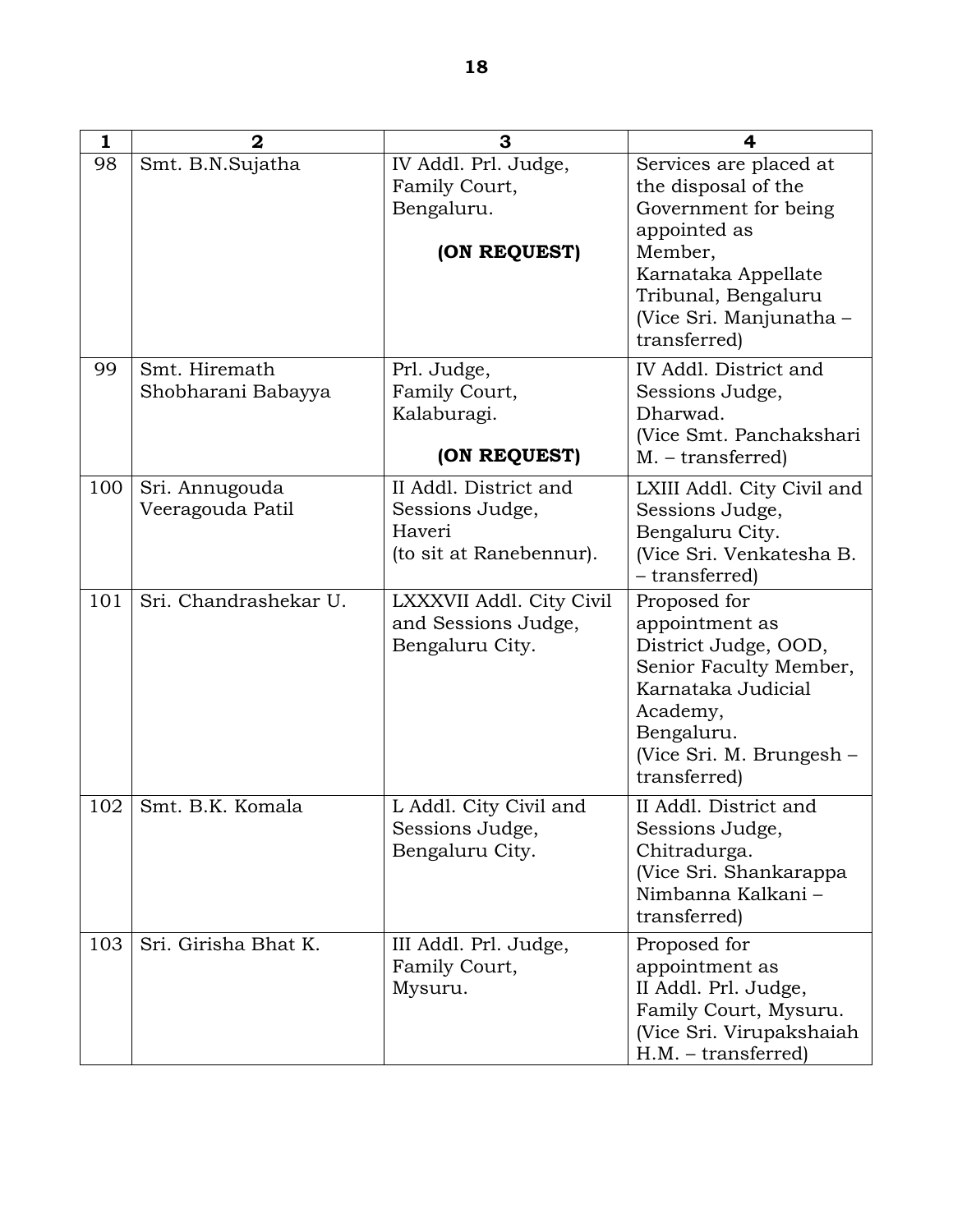| $\mathbf{1}$ | $\mathbf{2}$                       | 3                                                               | 4                                                                                                                                                                                                                          |
|--------------|------------------------------------|-----------------------------------------------------------------|----------------------------------------------------------------------------------------------------------------------------------------------------------------------------------------------------------------------------|
| 104          | Sri. N.Subramanya                  | LIII Addl. City Civil and<br>Sessions Judge,<br>Bengaluru City. | III Addl. District and<br>Sessions Judge,<br>Dharwad.                                                                                                                                                                      |
|              |                                    | (ON REQUEST)                                                    | (Special Court for trial of<br>cases filed under the<br>Prevention of Corruption<br>Act)<br>(Vice Sri. Gangadhara<br>$C.M. - transferred)$                                                                                 |
| 105          | Sri. Krishnamurthy R.<br>Padasalgi | LV Addl. City Civil and<br>Sessions Judge,<br>Bengaluru City.   | II Addl. District and<br>Sessions Judge,<br>Bagalkot.<br>(Vice Sri. Santhosh C.B.<br>- transferred)                                                                                                                        |
| 106          | Sri. Gururaj Gopalachar<br>Shirol  | XI Addl. District and<br>Sessions Judge,<br>Belagavi.           | X Addl. District and<br>Sessions Judge,<br>Belagavi.<br>(Vice Sri. Venkatesh -<br>transferred)                                                                                                                             |
| 107          | Sri. Krishna Prasad Rao<br>Κ.      | IV Addl. District and<br>Sessions Judge,<br>Mandya.             | II Addl. District and<br>Sessions Judge,<br>Mandya.<br>(Vice Sri. Ravindra R. -<br>transferred)                                                                                                                            |
| 108          | Sri. Yashawantha Kumar             | VII Addl. District and<br>Sessions Judge,<br>Mysuru.            | LI Addl. City Civil and<br>Sessions Judge,<br>Bengaluru City.<br>(Vice Sri. Venkatesh R.<br>Hulgi - transferred vide<br>this office Notification<br>No.GOB $(I)$ 1/2022 dated<br>23.04.2022)                               |
| 109          | Sri. Shashikant B.<br>Bhavikatti   | Prl. Judge,<br>Family Court,<br>Bidar.                          | Services are placed at<br>the disposal of the<br>Government for being<br>appointed as<br><b>Additional Registrar</b><br>(Enquiries), Karnataka<br>Lokayuktha,<br>Bengaluru.<br>(Vice Smt. Pushpavathi<br>V. – transferred) |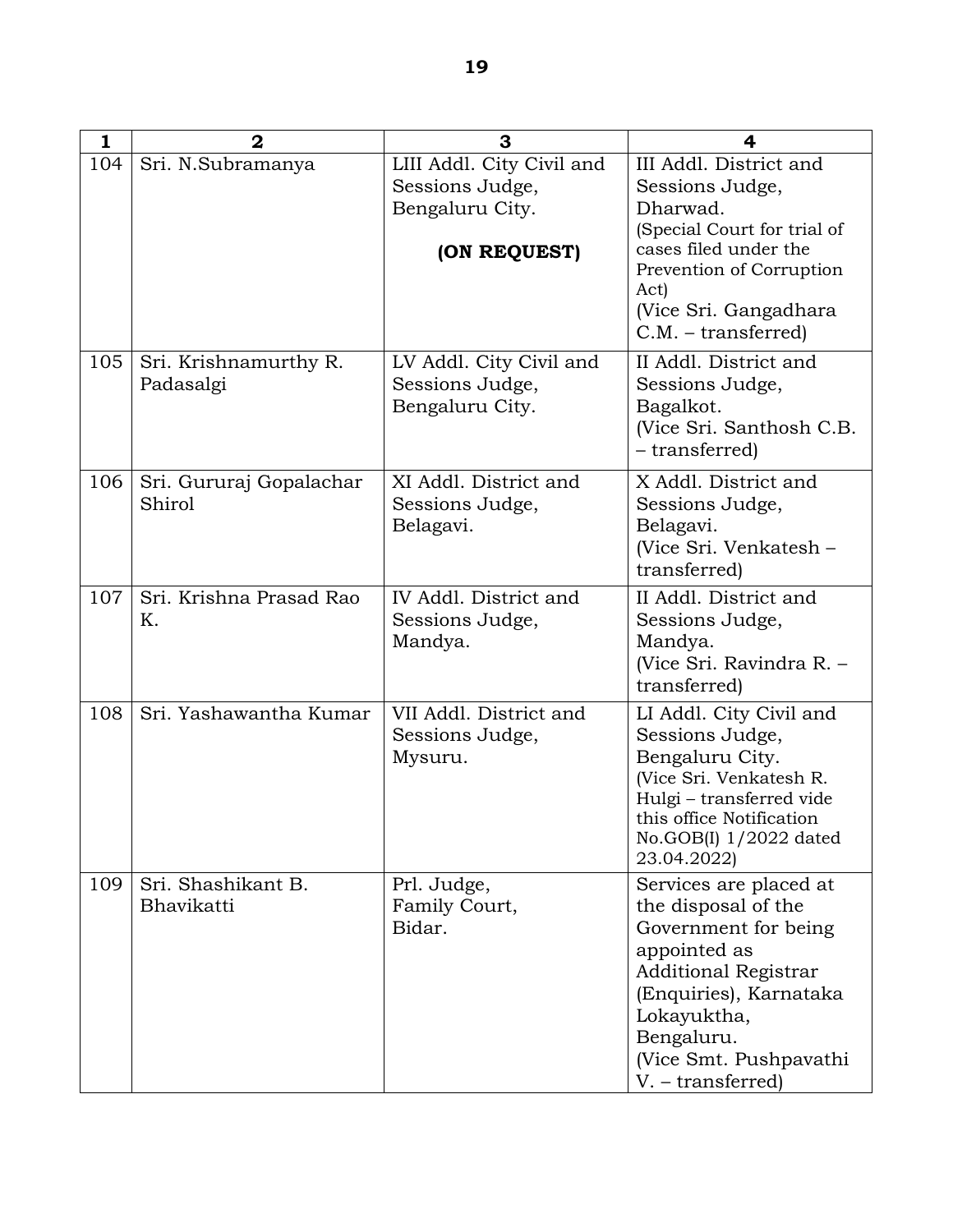| $\mathbf{1}$ | $\overline{2}$           | 3                        | 4                                                  |
|--------------|--------------------------|--------------------------|----------------------------------------------------|
| 110          | Sri. Subhash Bandu       | IV Addl. District and    | II Addl. District and                              |
|              | Hosakalle                | Sessions Judge,          | Sessions Judge,                                    |
|              |                          | Vijayapura.              | Vijayapura.                                        |
|              |                          |                          | (Vice Sri. Gulzarlal D.                            |
|              |                          |                          | Mahavarkar-                                        |
|              |                          |                          | transferred)                                       |
| 111          | Smt. Sudha Sethuram      | IV Addl. Prl. Judge,     | Proposed for                                       |
|              | Onkar                    | Family Court,            | appointment as                                     |
|              |                          | Mysuru.                  | III Addl. Prl. Judge,                              |
|              |                          |                          | Family Court, Mysuru.                              |
|              |                          |                          | (Vice Sri. Girisha Bhat)                           |
|              |                          |                          | $K. - transferred)$                                |
| 112          | Sri. Basavaraja C.K.     | IX Addl. District and    | VIII Addl. District and                            |
|              |                          | Sessions Judge,          | Sessions Judge,                                    |
|              |                          | Bengaluru Rural          | Bengaluru Rural                                    |
|              |                          | District,                | District.                                          |
|              |                          | Bengaluru.               | Bengaluru.                                         |
|              |                          |                          | (Vice Sri. Yadava K. -                             |
|              |                          |                          | transferred)                                       |
| 113          | Sri. Abdul Rahim Hussain | XLV Addl. City Civil and | Addl. District and                                 |
|              | Shaikh                   | Sessions Judge,          | Sessions Judge,                                    |
|              |                          | Bengaluru City.          | Udupi                                              |
|              |                          |                          | (to sit at Kundapura).                             |
|              |                          |                          | (Vice Sri. Ravindra M.<br>Joshi - transferred vide |
|              |                          |                          | this office notification                           |
|              |                          |                          |                                                    |
|              |                          |                          | $No.GOB(I)$ 1/2022 dated<br>23.04.2022)            |
| 114          | Smt. Yermal Kalpana      | Addl. District and       | XXVI Addl. City Civil                              |
|              |                          | Sessions Judge-FTSC-I,   | and Sessions Judge,                                |
|              |                          | Udupi.                   | Bengaluru City.                                    |
|              |                          |                          | (Vice Sri. D.S.Vijaya                              |
|              |                          | (ON REQUEST)             | Kumar – transferred                                |
|              |                          |                          | vide this office                                   |
|              |                          |                          | notification No.GOB(I)                             |
|              |                          |                          | $1/2022$ dated                                     |
|              |                          |                          | 23.04.2022)                                        |
| 115          | Sri. Rajesh Karnam K.    | Prl. Judge,              | LXIX Addl. City Civil and                          |
|              |                          | Family Court,            | Sessions Judge,                                    |
|              |                          | Ballari.                 | Bengaluru City.                                    |
|              |                          |                          | (Vice Sri. Gururaj                                 |
|              |                          |                          | Somakkalavar-                                      |
|              |                          | (ON REQUEST)             | transferred)                                       |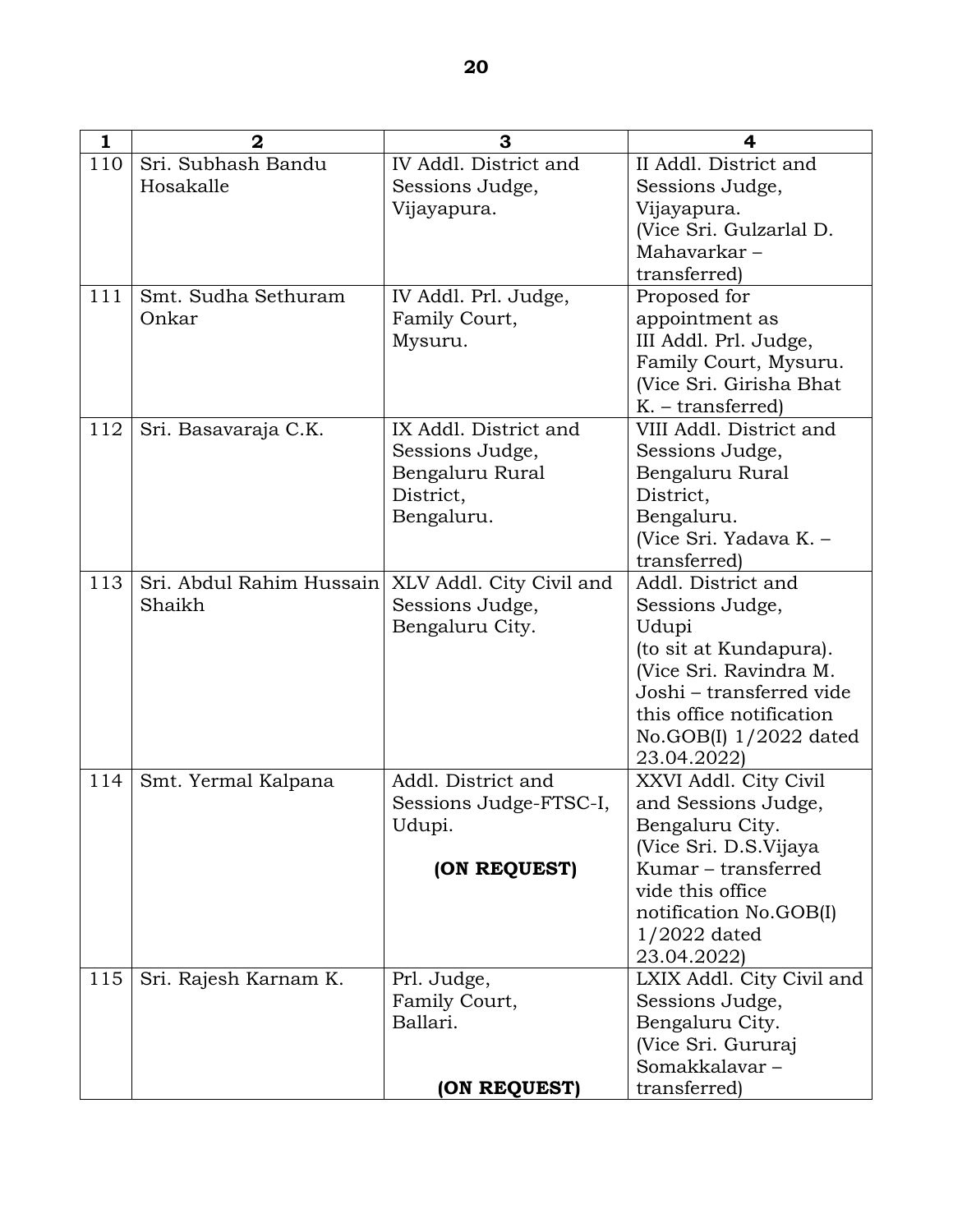| 1   | $\overline{2}$                | 3                                                                                                                   | 4                                                                                                                                      |
|-----|-------------------------------|---------------------------------------------------------------------------------------------------------------------|----------------------------------------------------------------------------------------------------------------------------------------|
| 116 | Sri. S.Sreedhara              | VII Addl. District and<br>Sessions Judge,<br>Bengaluru Rural<br>District,<br>Bengaluru.                             | IX Addl. District and<br>Sessions Judge,<br>Bengaluru Rural<br>District, Bengaluru.<br>(Vice Sri. Basavaraja<br>$C.K. - transferred)$  |
| 117 | Smt. Vimal R.Nandagaon        | Prl. Judge,<br>Family Court,<br>Raichur.<br>(ON REQUEST)                                                            | IV Addl. District and<br>Sessions Judge, Ballari.<br>(Vice Smt. Nerale)<br>Veerabhadraiah Bhavani<br>- transferred)                    |
| 118 | Sri. Madhvesh Daber           | I Addl. District and<br>Sessions Judge,<br>Vijayapura.                                                              | IV Addl. District and<br>Sessions Judge,<br>Vijayapura.<br>(Vice Sri. Subhash<br>Bandu Hosakalle-<br>transferred)                      |
| 119 | Sri. M.Ramesha                | I Addl. Prl. Judge,<br>Family Court,<br>Mysuru.                                                                     | Proposed for<br>appointment as<br>IV Addl. Prl. Judge,<br>Family Court, Mysuru.<br>(Vice Smt. Sudha<br>Sethuram Onkar-<br>transferred) |
| 120 | Smt. Kalpana M.S.             | District Judge, OOD,<br>Member,<br>Karnataka Appellate<br>Tribunal, M.S.Building,<br>Bengaluru<br>(ON REPATRIATION) | LXIV Addl. City Civil and<br>Sessions Judge,<br>Bengaluru City.<br>(Vice Sri. Rajeshwara -<br>transferred)                             |
| 121 | Sri. Shriram Narayan<br>Hegde | District Judge,<br>OOD, Leave Reserve,<br>High Court of<br>Karnataka,<br>Bengaluru.                                 | LV Addl. City Civil and<br>Sessions Judge,<br>Bengaluru City.<br>(Vice Sri. K.R.Padasalgi<br>- transferred)                            |
| 122 | Sri. Siddanna B. Handral      | XVIII Addl. City Civil<br>and Sessions Judge,<br>Bengaluru City.                                                    | V Addl. District and<br>Sessions Judge,<br>Dharwad<br>(to sit at Hubballi).<br>(Vice Sri. Gangadhara<br>$K.N. - transferred)$          |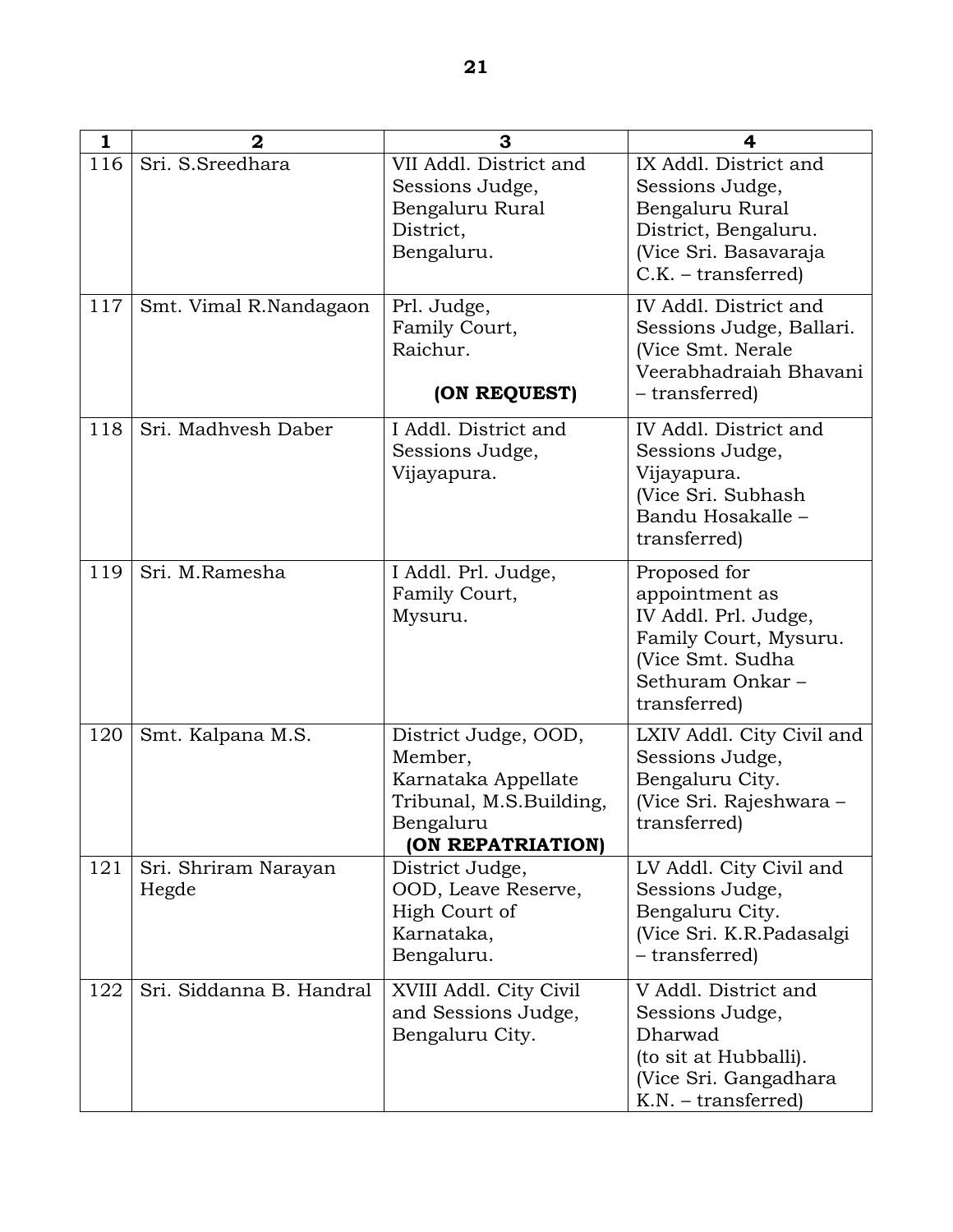| 1   | $\mathbf{2}$                     | 3                                                                                                  | 4                                                                                                                            |
|-----|----------------------------------|----------------------------------------------------------------------------------------------------|------------------------------------------------------------------------------------------------------------------------------|
| 123 | Sri. A.Eranna                    | District Judge, OOD,<br>Member,<br>Karnataka Appellate                                             | LXII Addl. City Civil and<br>Sessions Judge,<br>Bengaluru City.                                                              |
|     |                                  | Tribunal, M.S.Building,<br>Bengaluru.                                                              | (Vice Sri. Onkarappa R.<br>- transferred)                                                                                    |
|     |                                  | (ON REPATRIATION)                                                                                  |                                                                                                                              |
| 124 | Smt. Nirmala K.                  | V Addl. District and<br>Sessions Judge,<br>Mandya.                                                 | IV Addl. District and<br>Sessions Judge,<br>Mandya.<br>(Vice Sri. Krishna<br>Prasad Rao K. -<br>transferred)                 |
| 125 | Sri. Santhosh Kumar<br>Shetty N. | Addl. District and<br>Sessions Judge-FTSC-I,<br>Hassan                                             | XI Addl. City Civil and<br>Sessions Judge,<br>Bengaluru City.                                                                |
|     |                                  | (ON REQUEST)                                                                                       | (Vice Smt. Preethi K.P. -<br>transferred)                                                                                    |
| 126 | Sri. Ramakant Chavan             | V Addl. District and<br>Sessions Judge,<br>Belagavi.                                               | XI Addl. District and<br>Sessions Judge,<br>Belagavi.<br>(Vice Sri. Gururaj<br>Gopalachar Shirol-<br>transferred)            |
| 127 | Sri. Manjunatha                  | District Judge, OOD,<br>Member,<br>Karnataka Appellate<br>Tribunal,<br>M.S.Building,<br>Bengaluru. | XLV Addl. City Civil and<br>Sessions Judge,<br>Bengaluru City.<br>(Vice Sri. Abdul Rahim<br>Hussain Shaikh -<br>transferred) |
|     |                                  | (ON REPATERIATION)                                                                                 |                                                                                                                              |

### BY ORDER OF THE HIGH COURT

# $Sd$  /-(T.G.SHIVASHANKARE GOWDA) REGISTRAR GENERAL

To,

 The Compiler, Karnataka Gazette, Bengaluru, for favour of publication in the next issue of Gazette in Part-II, Section 2, through the Nodal Officer (E-Gazette), High Court of Karnataka, Bengaluru.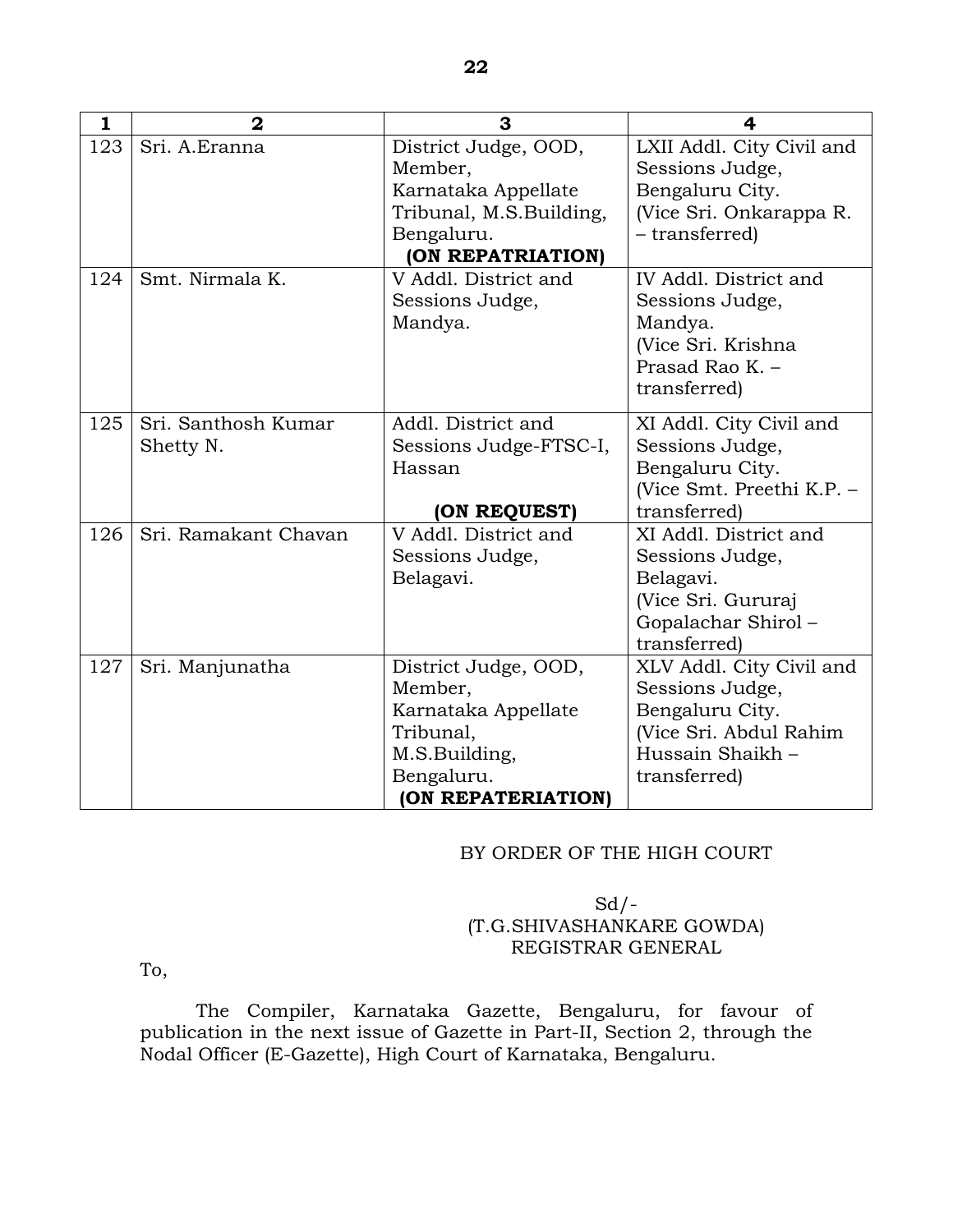- 1 The Prl. City Civil and Sessions Judge, Bengaluru City, the Chief Judge, Court of Small Causes, Bengaluru, the Prl. Judge, Family Court, Bengaluru and all the Prl. District and Sessions Judges in the State, with a direction to circulate a copy of this notification to the officers/courts concerned and to make necessary arrangement for relieving the officers concerned.
- 2 The Officers mentioned at Sl.No.3, 5 to 7, 10 to 19, 21 to 23, 27 to 31, 37, 38, 40 to 42, 44 to 52, 54 to 59, 62, 64 to 69, 71 to 77, 79 to 82, 84 to 88, 91, 92, 94 to 97, 99 to 102, 105 to 108, 110, 112 to 118, 121, 122, 124 to 126 of the notification with a direction to get themselves relieved from the present charge of their posts and then proceed to take charge of their new posts on the forenoon of **May 23, 2022**.
- 3 The Officers mentioned at Sl.No.1, 2, 4, 8, 9, 20, 24, 25, 26, 32, 33, 34, 35, 36, 39, 43, 53, 60, 61, 63, 70, 89, 90, 93, 98, 103, 104, 109, 111 and 119 of the notification with a direction to get themselves relieved from the present charge of their posts and then proceed to take charge of their new posts only after receipt of necessary appointment orders from the Government on the forenoon of **May 23, 2022**.
- 4 The Officers mentioned at Sl.No.78, 83, 120, 123 and 127 of the notification with a direction to get themselves relieved from the present charge of their posts only after receipt of necessary repatriation orders from the Government and then proceed to take charge of their new posts on the forenoon of **May 23, 2022**.
- 5 The Officers mentioned at Sl.No.18, 19, 49, 50 and 89 of the notification with a direction to get themselves relieved from the present charge of their posts and then proceed to take charge of their new posts on the afternoon of **May 31, 2022**.
- 6 The Accountant General in Karnataka, Bengaluru.
- 7 The A.R(S.S)-cum-P.S. to Hon'ble the Chief Justice.
- 8 All the Private Secretaries to the Hon'ble Judges.
- 9 The Registrar General/ Registrar (Vigilance)/ Registrar (Statistics and Review)/ Registrar (Judicial)/Registrar (Recruitment)/Registrar (Administration)/Registrar (Protocol and Hospitality)/Registrar (Infrastructure and Maintenance)/Registrar (Computers) and Secretary to Hon'ble the Chief Justice.
- 10 The Additional Registrar General, Dharwad and Kalaburagi Benches.